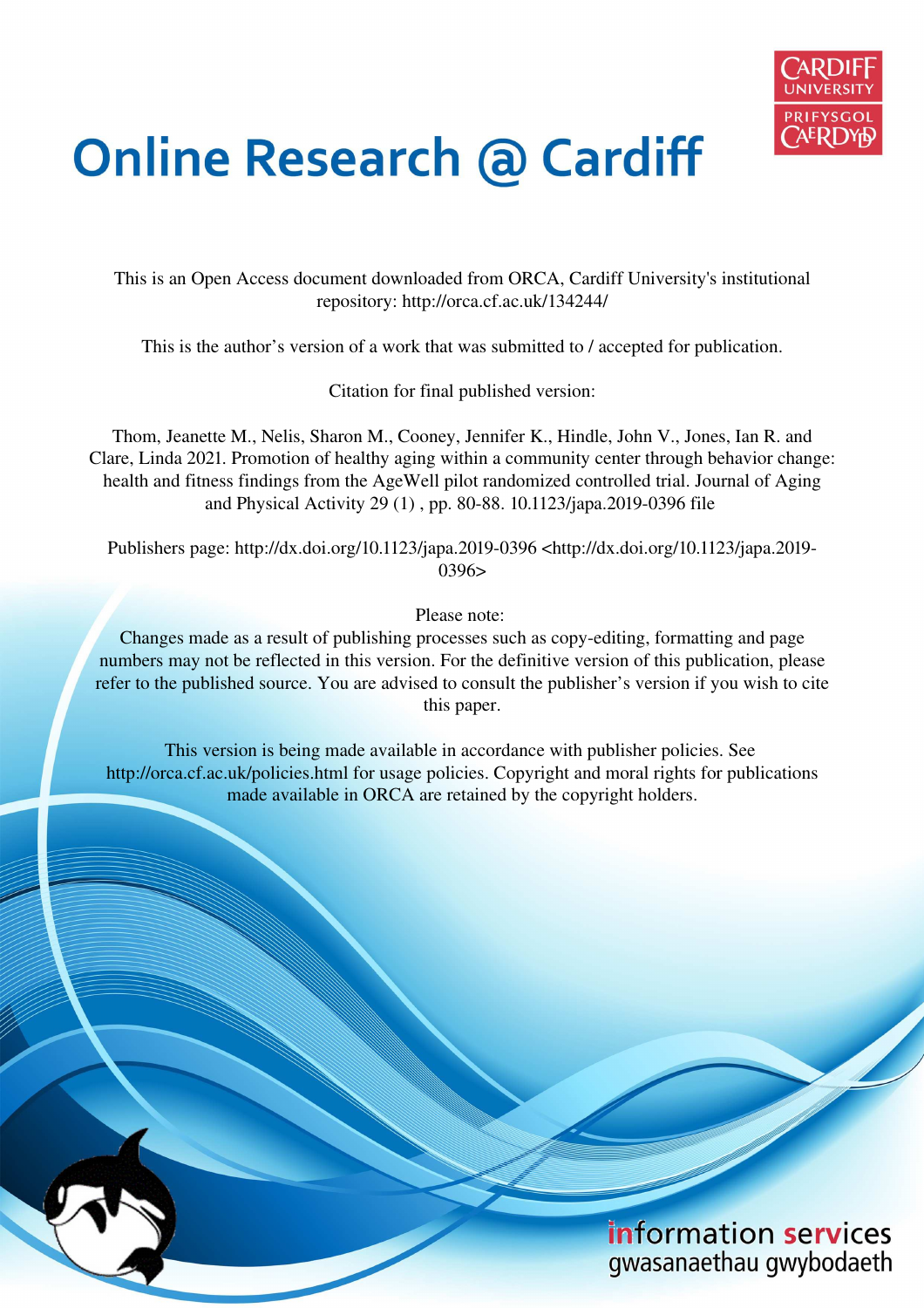- **Promotion of healthy ageing within a community center through behavior change: health and fitness**
- **findings from the AgeWell pilot randomized controlled trial**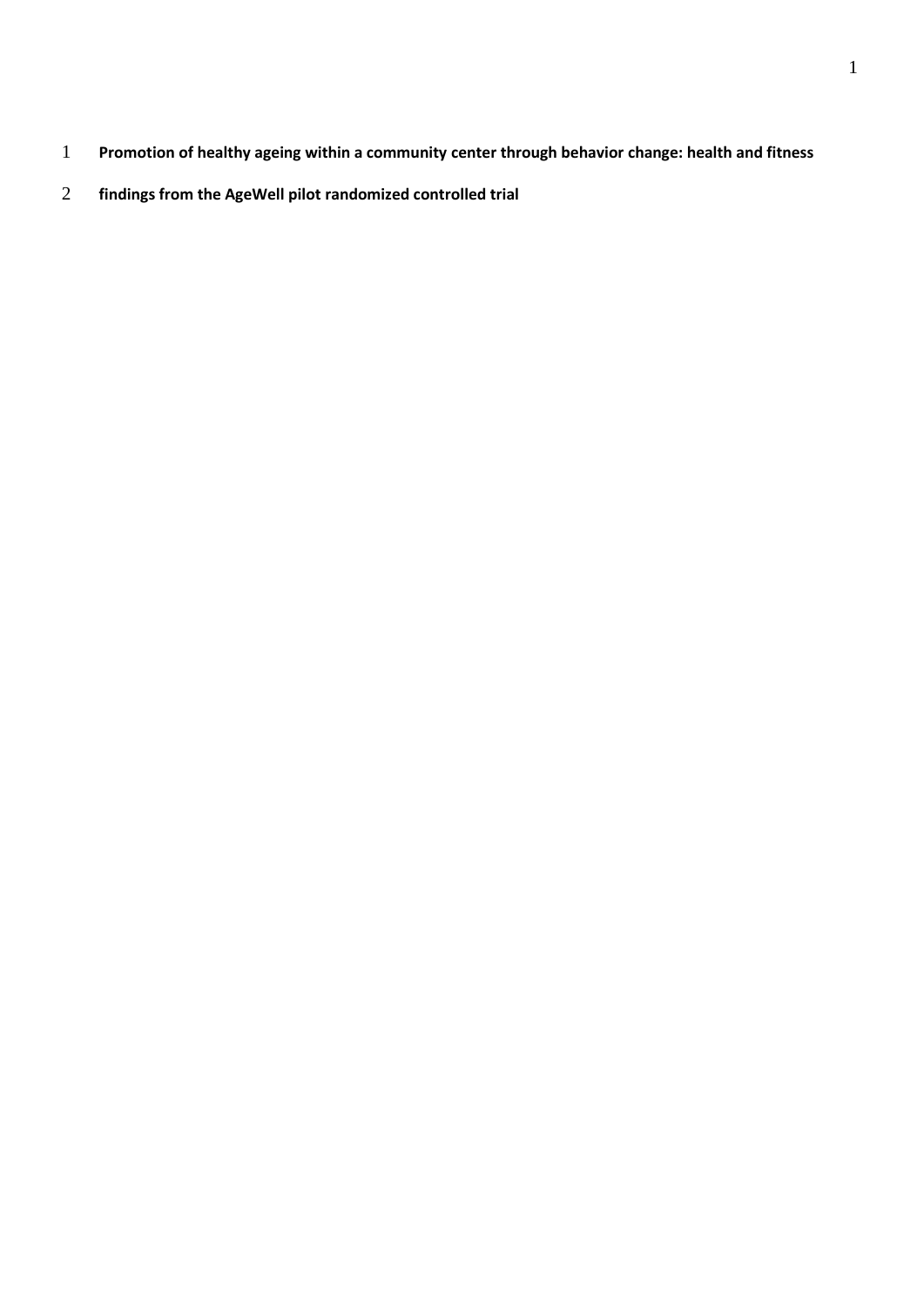## **Abstract**

| 2  | The purpose of this randomized controlled trial was to determine if behavior change through individual goal     |
|----|-----------------------------------------------------------------------------------------------------------------|
| 3  | setting could promote healthy ageing including health and fitness benefits in older adults who attended a       |
| 4  | community 'AgeWell' Center for 12 months. Seventy-five older adults were randomly allocated to either a         |
| 5  | control or goal-setting group. Health outcomes were measured at baseline and after 12 months of the             |
| 6  | participants having access to the Center facilities. The findings demonstrate that participation in the Center  |
| 7  | in itself was beneficial with improved body composition and reduced cardiovascular risk in both groups          |
| 8  | $(p<0.05)$ , and that this kind of community-based resource offers valuable potential for promoting protective  |
| 9  | behaviors and reducing health risk. However, a specific focus on identifying individual behavior change goals   |
| 10 | was required in order to achieve increased activity engagement ( $p$ <0.05) and to bring about more substantial |
| 11 | improvements in a range of health, diet and physical function measures ( $p$ <0.05).                            |
| 12 |                                                                                                                 |
| 13 | <b>Keywords</b>                                                                                                 |
| 14 | Older adults, goal setting, cardiometabolic risk, body composition, exercise                                    |
|    |                                                                                                                 |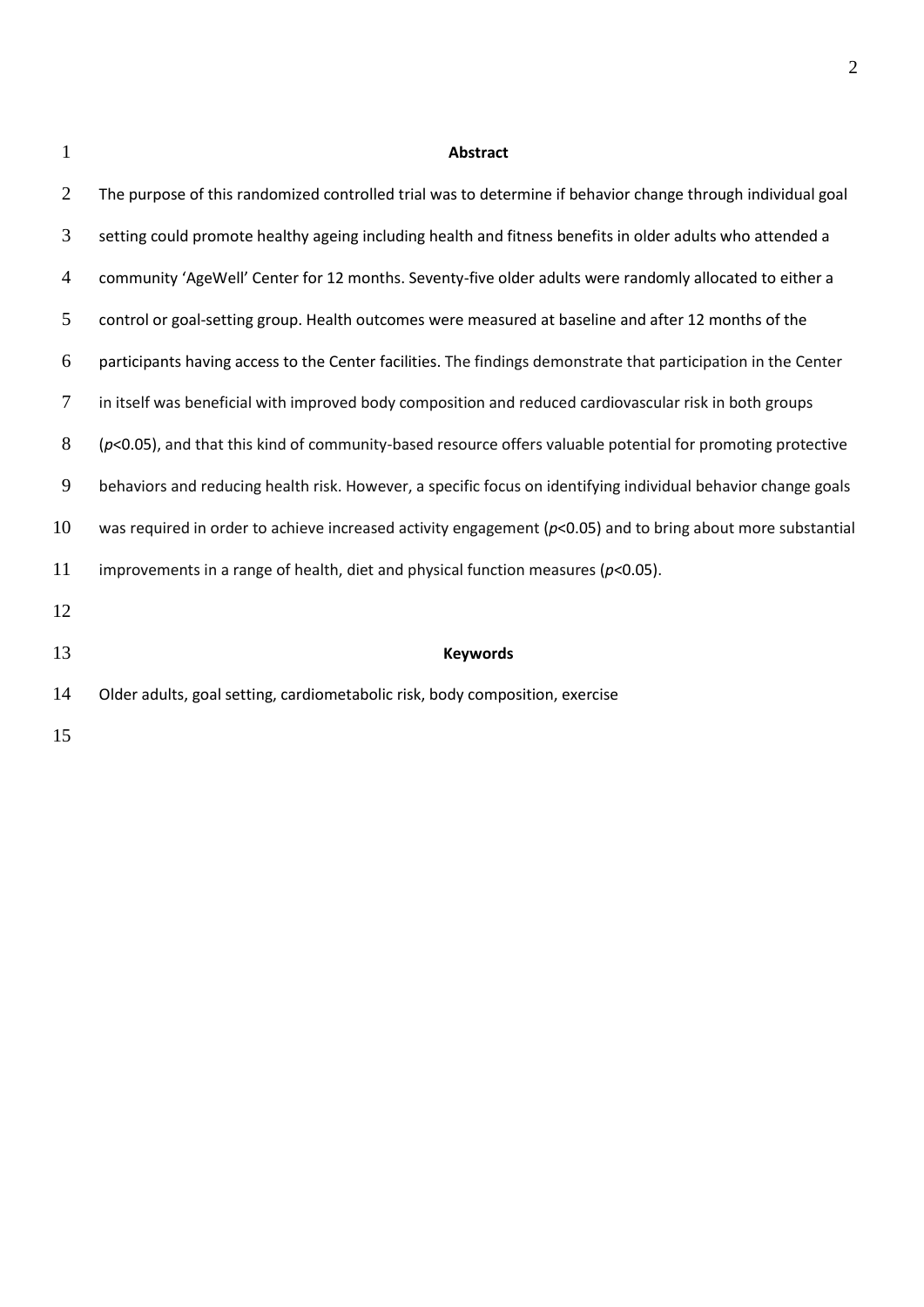#### **Introduction**

| There is now a growing body of evidence that illustrates that promoting physical activity has overall          |
|----------------------------------------------------------------------------------------------------------------|
| health advantages in older adults (Bauman, Merom, Bull, Buchner, & Fiatarone Singh, 2016; Hart, Benavidez,     |
| & Erickson, 2017; Hobbs et al., 2013; Hupin et al., 2015; Kell & Rula, 2019; McPhee et al., 2016; Whitehead &  |
| Blaxton, 2017). Health benefits of physical activity in older adults are wide ranging and include the more     |
| obvious increases in fitness and strength as well as increases in overall quality of life, physical function,  |
| balance, cognitive function (Campisi et al., 2019; Choi, Lee, Lee, & Jung, 2017; Daskalopoulou et al., 2017;   |
| Gallaway et al., 2017; Ginis et al., 2017; Hart et al., 2017; Nagai et al., 2018; Trudelle-Jackson & Jackson,  |
| 2018), and are also linked to reducing risk of falls, developing chronic health conditions and all-cause       |
| mortality (Bauman et al., 2016; Gallaway et al., 2017; Hart et al., 2017; Hupin et al., 2015; Ishigaki, Ramos, |
| Carvalho, & Lunardi, 2014; Ruiz et al., 2008; Taylor, 2014). These benefits have been demonstrated from a      |
| variety of different types of exercise interventions, from aerobic based programs, weight training and         |
| balance to more general combined lifestyle interventions (Mian et al., 2007; Nagai et al., 2018; Roberts,      |
| Phillips, Cooper, Gray, & Allan, 2017; Shanahan et al., 2016; Whitehead & Blaxton, 2017). However, a large     |
| proportion of older adults do not meet the current minimal guidelines for physical activity to maintain health |
| (Bauman et al., 2016; Nelson et al., 2007; Trudelle-Jackson & Jackson, 2018) and are reluctant to engage in    |
| leisure time physical activity (Crombie et al., 2004; McPhee et al., 2016).                                    |
| Physical activity is not the only lifestyle contributor to healthy ageing. For the purpose of this study       |
|                                                                                                                |

19 we have used the broader definition of healthy ageing as 'the process of developing and maintaining the 20 functional ability that enables well-being in older age' which does not specify lack of illness as a factor (Beard et al., 2016; Svantesson, Jones, Wolbert, & Alricsson, 2015; World Health Organization, 2015). Healthy ageing 22 is likely to derive from a combination of factors, which include healthy lifestyles as well as cognitive, physical 23 and social interactions that together promote a healthy later life. Improvements in cardiovascular risk from increasing physical activity, healthy diets and lifestyles (e.g. smoking and alcohol) have large overall benefits in disease prevention and reversing frailty (Bray, Smart, Jakobi, & Jones, 2016; McPhee et al., 2016; Peel,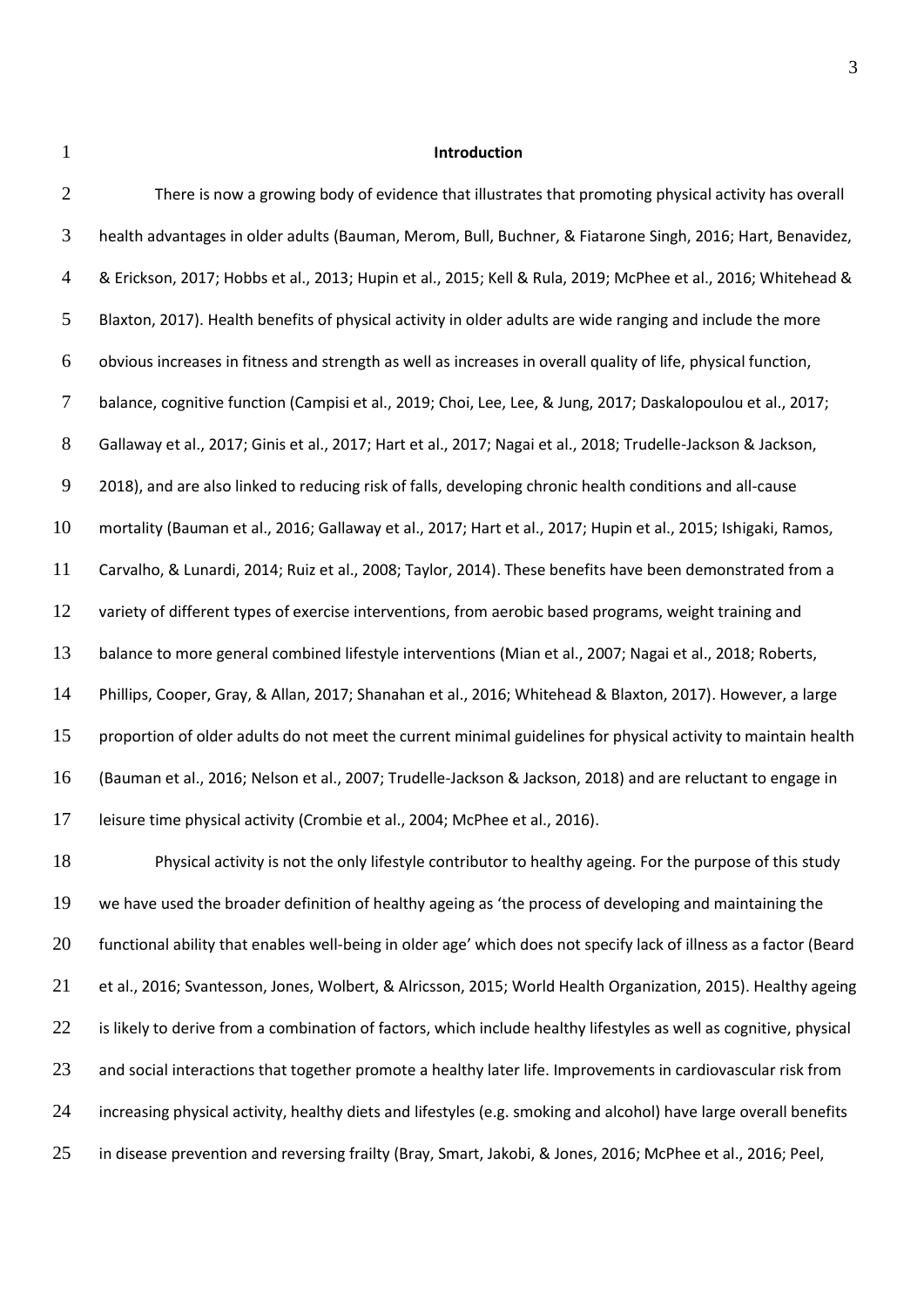2 this, older adults that are more socially active display higher cognitive and physical health (Anderson et al., 2014; Hosokawa et al., 2019; Marioni et al., 2015; Penninkilampi, Casey, Singh, & Brodaty, 2018; Sommerlad, Sabia, Singh-Manoux, Lewis, & Livingston, 2019). In addition, interventions that target cognitive training, especially in conjunction with physical activity have also demonstrated increased quality of life and functional independence (Anstey, Bahar-Fuchs, Herath, Rebok, & Cherbuin, 2013; Carlson et al., 2008; Thom & Clare, 2011).

McClure, & Bartlett, 2005; Valencia, Stoutenberg, & Florez, 2014; Wahlqvist & Saviage, 2000). In addition to

The combination of physical, cognitive and social activities in older adults, as well as maintaining healthy diets, may demonstrate additional benefits compared to when these are undertaken in isolation (Anstey et al., 2013; Buford, Anton, Clark, Higgins, & Cooke, 2014; Carlson et al., 2012; Peel et al., 2005; Thom & Clare, 2011). Successfully ageing in at least one of these domains assists older individuals to then be 12 more able to be further physically, cognitively and socially active. Thus, this positive spiral helps to enhance their overall health. Additionally, as there is a heterogeneous older adult population, these combined 14 programs will need to be individually tailored within the local environment in order to maximize health benefits on a large scale (Buford et al., 2014; Hobbs et al., 2013). Thus one of the crucial challenges is to develop large scale beneficial healthy lifestyle interventions that work cost effectively within the community and will be broadly adopted by older adults (Anstey et al., 2013; Opdenacker, Delecluse, & Boen, 2011). Therefore, the challenge going forward is to apply the obtained evidence and to do so using the most effective ways that not only increase health, cognition and fitness in 20 older adults, but also encourage and support older adults to adopt and maintain healthy lifestyles at a population level (Bauman et al., 2016; Hosokawa et al., 2019; Nelson et al., 2007; Peel et al., 2005; Taylor, 2014). In order to achieve this, there is a need for studies that investigate whether practical lifestyle 23 programs that are integrated into everyday life of older adults are both beneficial to the individuals as well as 24 being sustainable and cost effective within our communities. One potentially successful component to improve health is the addition of behavior change to lifestyle interventions, especially if it is individually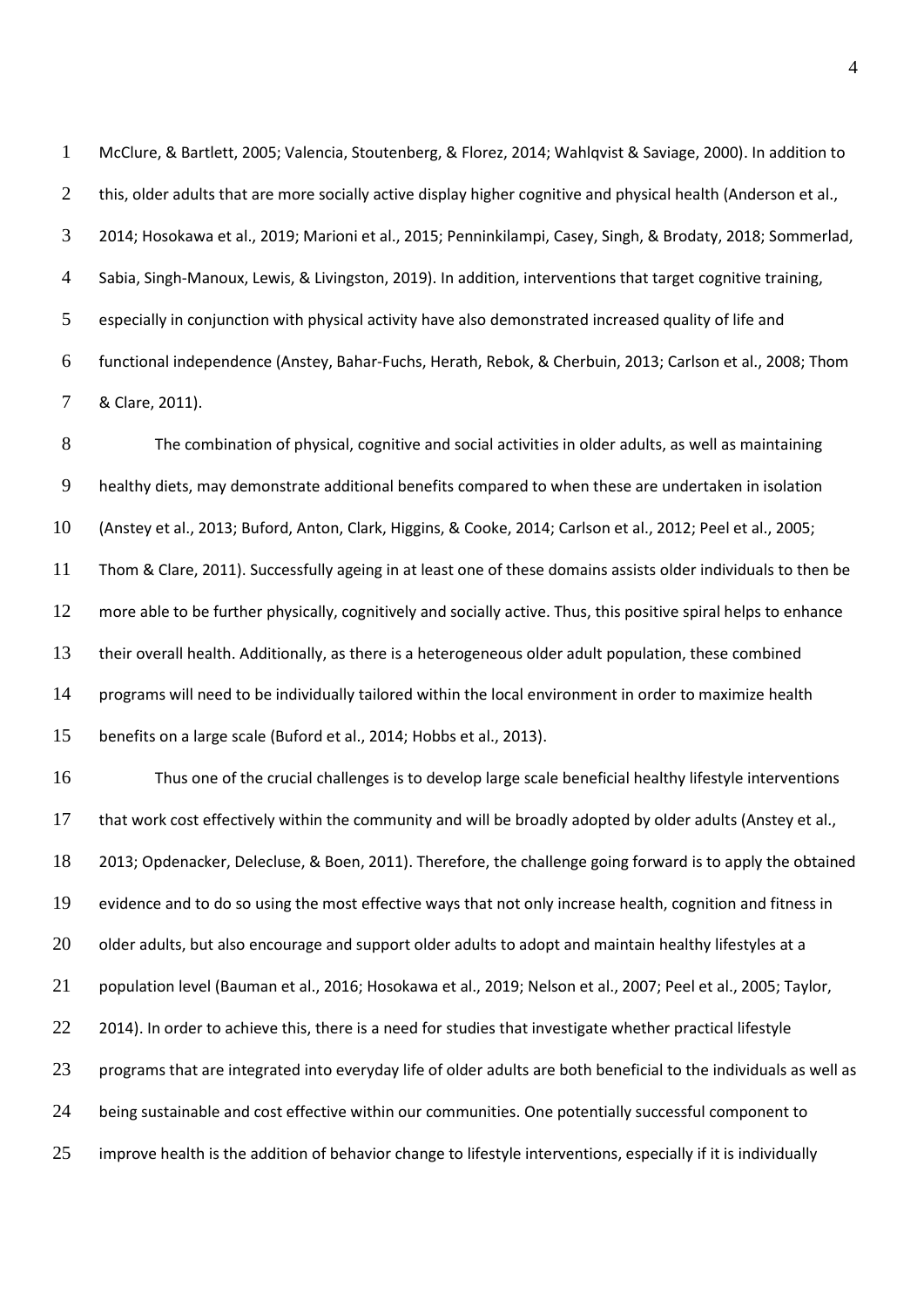tailored or includes provision of local opportunities (Hobbs et al., 2013). The inclusion of goal-setting has 2 been shown to enhance motivation and maintenance of healthy lifestyle programs, though the effectiveness in older adults is less clear in part due to lower quality of evidence (Cheng, 2018; French, Olander, Chisholm, & Mc Sharry, 2014; Hobbs et al., 2013; Levack et al., 2016; Nelis, Thom, Jones, Hindle, & Clare, 2018; Rietkerk et al., 2019; Smit, Bouwstra, Hertogh, Wattel, & van der Wouden, 2019). We have previously published evidence for the effectiveness of a goal-setting intervention in a community Agewell Center (Clare et al., 2015; Jones, Kimberlee, Deave, & Evans, 2013; Nelis et al., 2018). Thus, we plan to explore in detail the 8 health and fitness levels of this cohort of healthy adults over 50 years living in a rural community and 9 determine the potential health-related benefits of engaging in an 'AgeWell' Center, with the addition of a behavior change intervention. The AgeWell Center was a community resource center developed specifically 11 for the use and engagement of over 50 year old's living in the local community to partake in a range of different types of activity to increase physical and cognitive activities around a central core of social interaction. The main aim of this study is therefore to determine whether engagement in an over 50s community Center for 12 months can improve the health and fitness profiles of community-dwelling older adults. The secondary aims are to determine if promotion of behavior change through a goal-setting intervention results in additional health and fitness benefits in older adults who attend a community AgeWell Center for 12 months compared to those without the additional goal-setting and if there was an impact of physical activity attendance on these health outcomes.

**Methods** 

**Participants** 

Community-living adults aged over 50 years were recruited through the attendee list of a newly 23 established community called the AgeWell Center, in the village Nefyn, Gwynedd, UK. The Center was set up 24 for the purposes of the trial, which offered a range of activities (e.g. fitness, line dancing, tai chi, art, cooking and computer classes) and opportunities for social interaction. Local community-dwelling individuals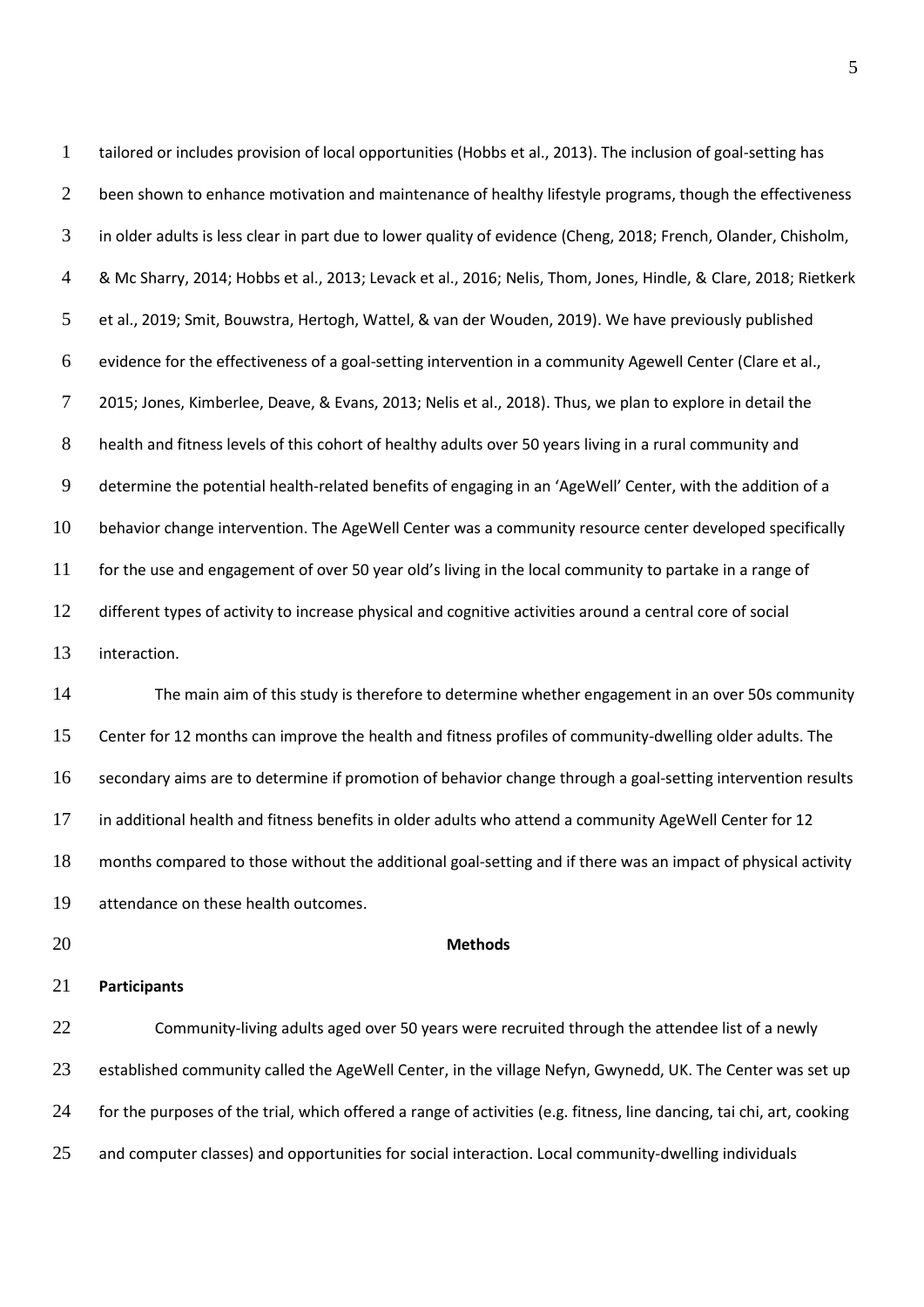attending the Center were invited to participate until the target sample size (n=75; Clare et al., 2012) was 2 reached (65 females, 10 males), with five participants lost to follow-up. Sample size calculation was based on anticipated attendance rates. All individuals attending the Center were eligible for inclusion in the study.

There were no other inclusion/exclusion criteria. All participants provided written informed consent.

**Study design** 

This small-scale 12-month randomized controlled trial has previously been detailed (Clare et al., 2012; Clare et al., 2015). The trial was a goal-setting intervention that was applied to a group of community living older adults, n=75, that attended the first year of the community resource Center for over-50s in a rural community. The sample size for this feasibility study was based on anticipated attendance rates at the Center. The participants were invited to join the study when they attended the center. After volunteering to partake in the study they were assessed at baseline prior to being randomly allocated to one of two goal-setting interventions or a control group. The main trial findings ascertained that the two goal-setting groups, one with additional bi-monthly telephone mentoring, resulted in similar cognitive and general health 14 benefits. With the primary aim of this study's analysis being to determine if adding goal-setting, of either type, was of greater health benefit than that of the control, i.e. attending the center alone, the two goal-setting groups thus were merged for the analysis of the health outcomes in this study. A range of health and fitness outcome measures were recorded at baseline and after 12 months of the individuals using the Center. All participants had access to Center facilities and resources throughout the trial period and were free to engage in activities of their personal choice either within or external to the Center. The findings of the trial were intended to support the estimation of critical parameters and optimal selection of outcome measures 21 for future, larger-scale trials. The study protocol was approved by the relevant University ethics committee. The trial was registered with Current Controlled Trials, reference ISRCTN30080637 (Clare et al., 2012).

**Goal setting intervention** 

24 After baseline assessment, the participants were randomly assigned to either a control or one of two 25 goal setting groups, as mentioned above. Once the baseline assessments were completed, random allocation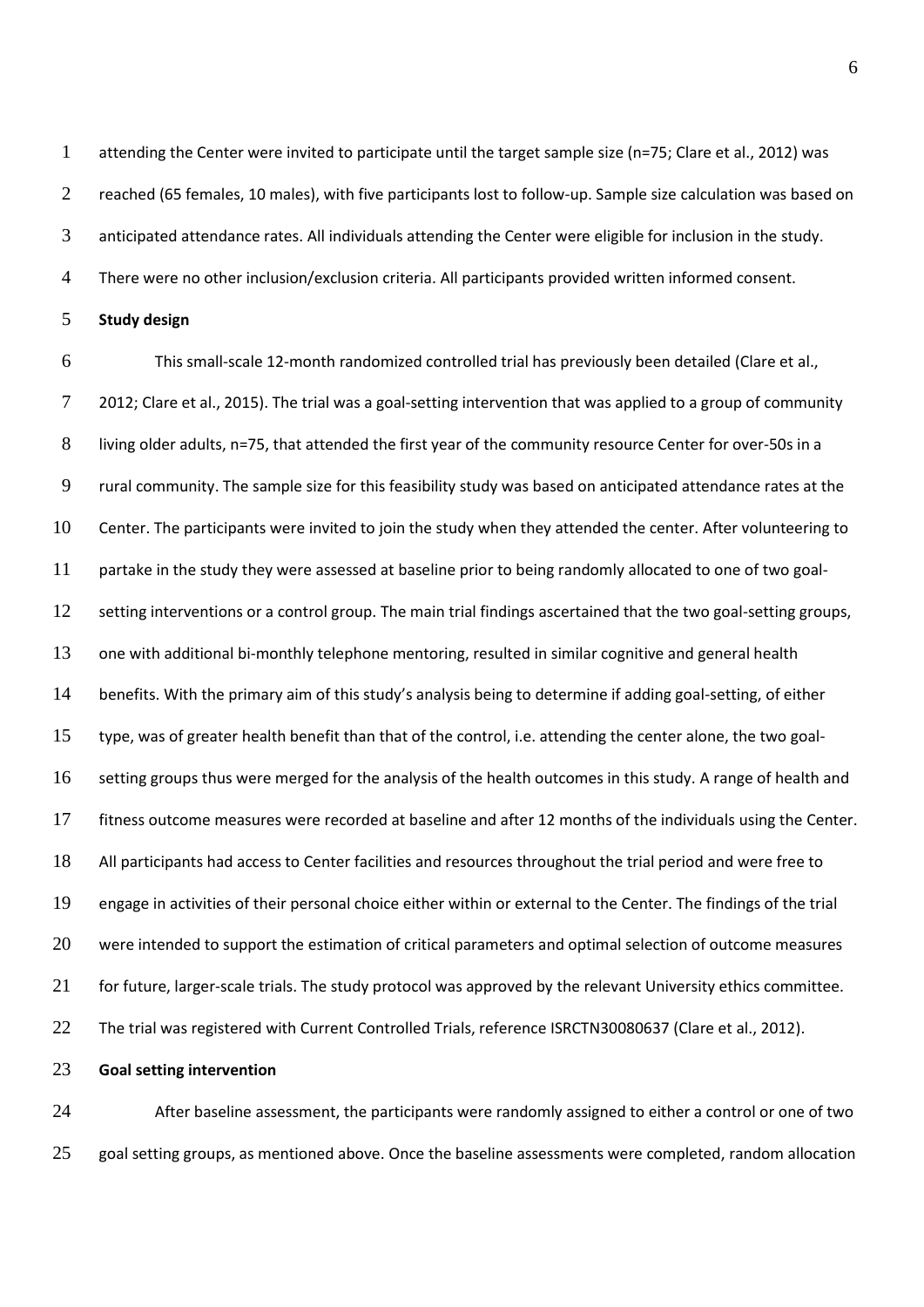via concealed envelopes was undertaken by NWORTH, the Bangor Clinical trials unit, using a sequentially 2 randomized dynamic adaptive computer algorithm (Russell, Hoare, Whitaker, Whitaker, & Russell, 2011) and incorporating stratification by gender (though with block randomization for couples). For the purpose of this health-focused study, the participants that were randomized into either of the goal setting interventions were pooled into one group to determine the overall benefit of goal setting *per se*, as discussed above. The 6 control group ( $n = 27$ ) had an interview in which information about Center facilities was discussed. The 7 participants undertaking goal-setting ( $n = 48$ ) had a structured interview in which they were invited to set up to five individual behavior change goals relating to physical, cognitive and social activity, health and diet. The interviews were conducted using the Bangor Goal Setting Interview process (Clare et al., 2012). Half of these participants (n = 24) were followed up via bi-monthly telephone mentoring to review progress of the selected goals and to encourage success. All interviews were conducted by the same person. For the health 12 and fitness findings of the current analysis, the two goal setting groups were combined and will subsequently 13 be referred to as the 'GS combined' group. **Outcome measures**  A primary outcome measure of the trial was engagement in physical activity (via the PASE questionnaire) (Washburn, McAuley, Katula, Mihalko, & Boileau, 1999). Secondary analysis of health assessments included anthropometric data for body mass index (BMI), body composition for body fat percentage (Tanita corp., Tokyo, Japan), waist circumference and waist-to-hip ratio, blood pressure, and blood sampling for total cholesterol and total cholesterol-to-HDL ratio. Calculation of 10-year CVD risk could 20 then be determined using the QRISK2 score (Hippisley-Cox et al., 2008). Several physical function tests were conducted. These covered agility, strength, balance and 22 flexibility using the timed up and go, 30-second sit to stand, back scratch, and sit and reach tests from the Senior Fitness Test manual (Rikli & Jones, 2012). These tests were assessed after instruction and practice

24 attempts as per the instruction manual. In addition, handgrip strength measured three times on each side

(Jamar, IL, USA) (Peters et al., 2011) and the 30-second one-legged balance test with eyes open and closed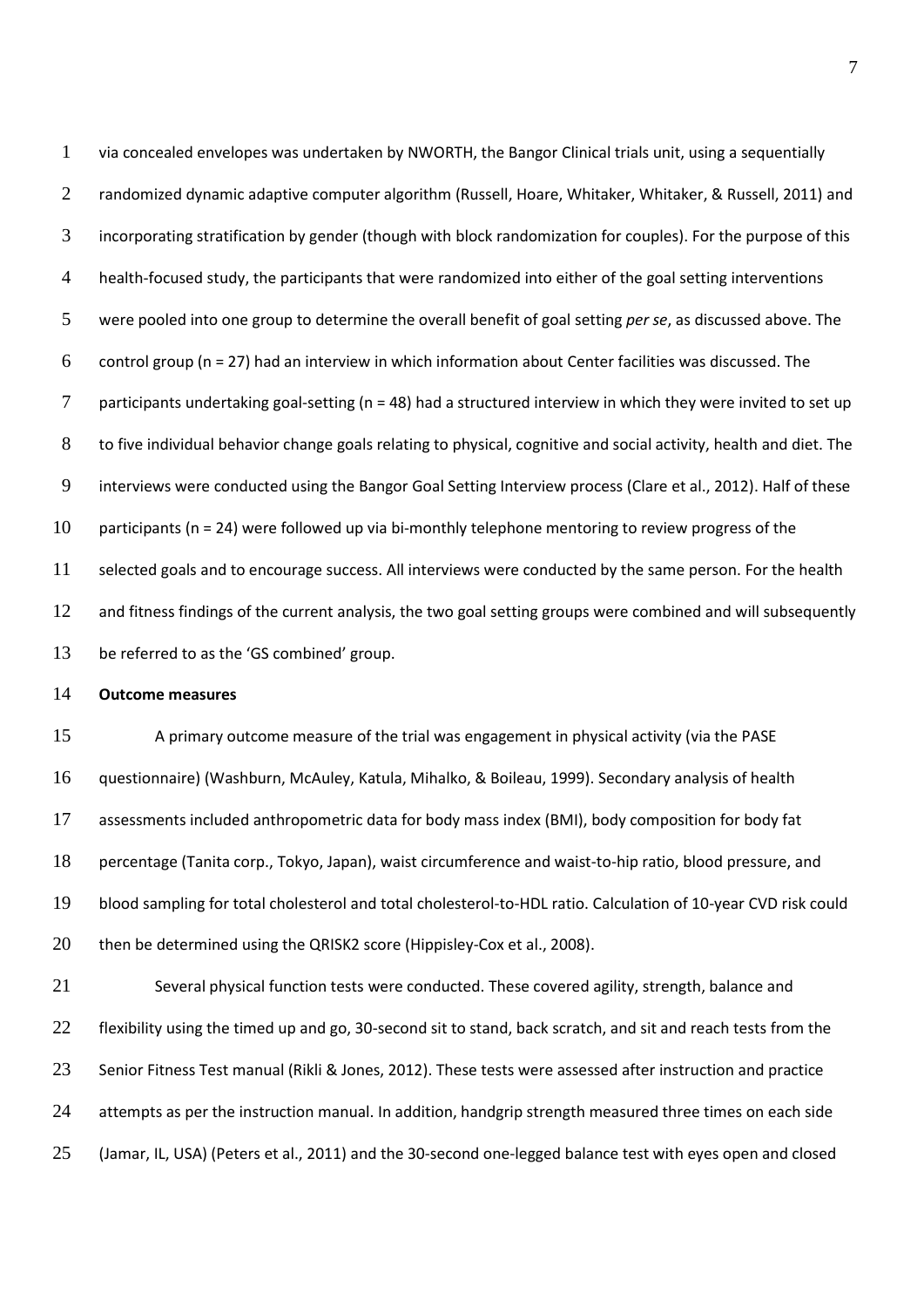(Mian et al., 2007) were assessed. The best score from either right or left side was used for analysis from the 2 back scratch, balance and handgrip tests (Lohne-Seiler, Kolle, Anderssen, & Hansen, 2016; Mian et al., 2007; Rikli & Jones, 2012). Predicted aerobic capacity was estimated from a step test that has been validated and used in a variety of populations, consisting of stepping up a 10 inch step for 3 minutes per stage, for up to a maximum of 3 stages of increasing stepping speed (Cooney et al., 2013; Siconolfi, Garber, Lasater, & Carleton, 1985). Participants were also asked to give a subjective rating of their health as used in the English Longitudinal Study of Ageing (Banks et al., 2019), detail their smoking history and alcohol consumption as well as complete the Mediterranean Diet Adherence Screener (MEDAS) (Schroder et al., 2011) to assess their adherence to a type of healthy diet. Assessors for all outcome measures were blinded to the group allocation of the participants both at baseline and post intervention. The same assessors were used for the specific outcome measures at baseline 12 and post intervention. All participants received either the GS combined or the control treatment as allocated. **Analyses**  Analysis was conducted with IBM SPSS 26. Health outcomes were assessed in two ways. Firstly, 15 initial and follow-up scores were compared using paired t-tests, and effect sizes (Cohen's d) were calculated. Secondly, analysis of covariance with baseline scores entered as the covariate was used to assess between-group differences in follow-up scores and calculate effect sizes using the contrast estimates divided by the square root of the error mean square term. The contrast estimated the benefit of GS combined over the control group. 20 All variables were examined for homogeneity of variance (Levene's Test), normality of residuals (Shapiro-Wilk Test) and homogeneity of regression slopes. Two measures violated the homogeneity of 22 variance assumption: Up and go; total cholesterol. Results for the Up and Go test and total cholesterol, 23 therefore, should be interpreted with caution.

### **Results**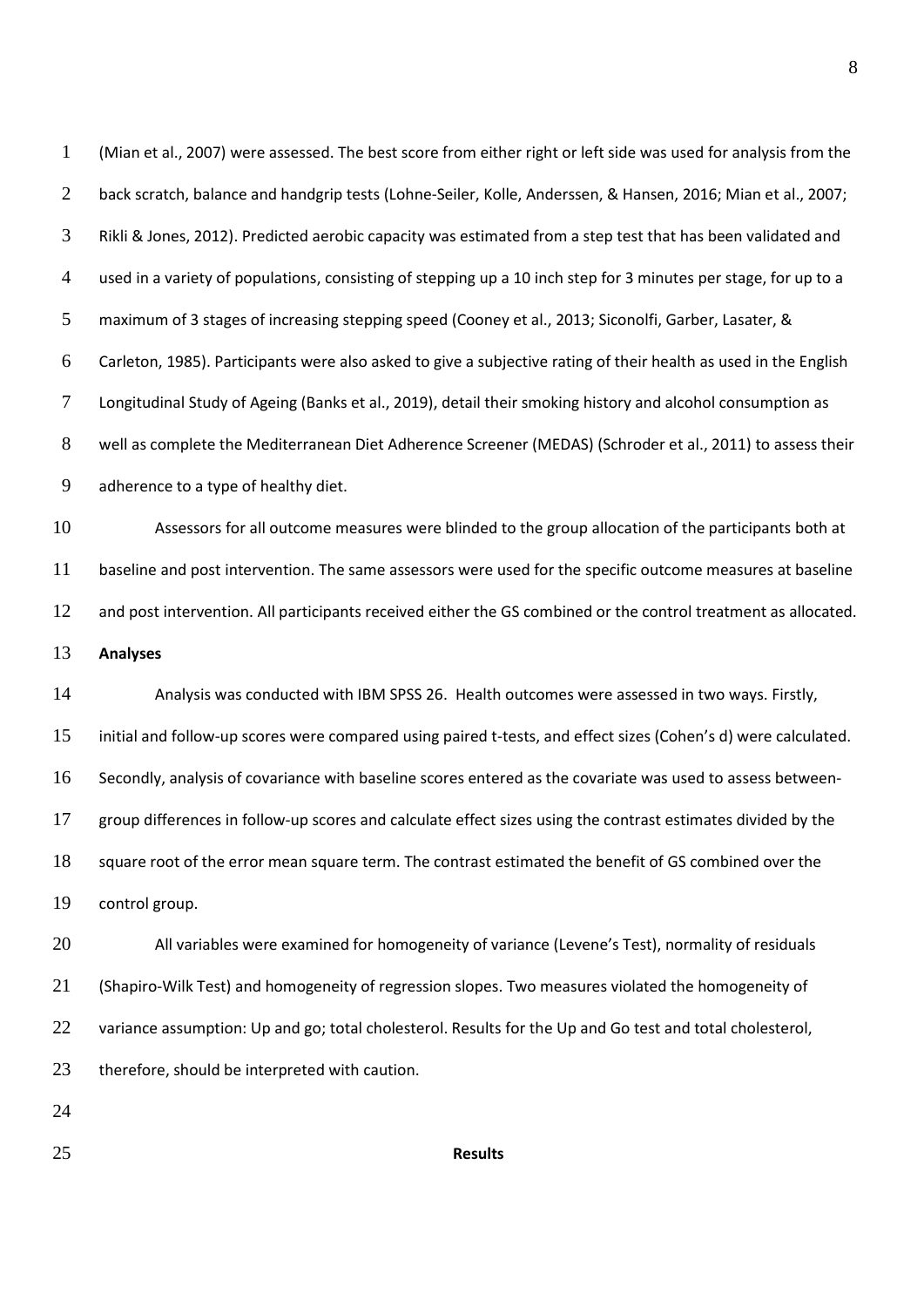At baseline the cohort recruited into the study (87% female; 68.2 ± 7.9 years, range 51-84 years; 162.3  $2 \pm 8.0$  cm; 76.6  $\pm$  13.9 kg; mean  $\pm$  SD) were found to have a physical functional ability within normal age range and the majority (85.0%) rated their health at the time as good or very good. The participants also rated their health compared to others mostly as average (45%), above average (43%) or excellent (7%), with only 5% rating their health as below average. However, on entry to the study, 43% were classed as obese and another 37% as overweight; 56% were either hypertensive or on medication for hypertension (average blood pressure was 7 139/79 mmHg); and 83% either had high cholesterol or were on medication for high cholesterol. The average 10-year CVD risk was 19.7 ± 10.5% (moderate risk) with 20% at low risk, 36% moderate risk and 44% at high risk. Of the participants, 28 stated that they had long standing illnesses, including three that had type 2 10 diabetes, and one with rheumatoid arthritis. Their fitness was low (17.9  $\pm$  3.9 ml/kg/min, n=47) with 35% not able to complete the first stage of the step test.

Of the 75 participants, five participants were lost to follow-up (attrition rate of 6.7%) and 69 attended 13 the Center during the year and participated in the Center activities. The participants attended 34 ± 36 sessions on average (range 0 – 131), from a range of different activities organized at the Center (0-13 different types of 15 activities per person, mean = 2.7  $\pm$  2.5 activities). Of this, the participants attended 29.6  $\pm$  27.0 physical activity 16 sessions, 20.6  $\pm$  22.3 art and craft sessions and 11.5  $\pm$  11.0 cognitive activities over the 12 months. The GS combined group attended slightly more sessions over the year (effect size 0.22), with greater attendance in cognitive activities (e.g. computer classes) (*p*<0.05) and tended to have greater participation in physical activity classes (*p*<0.08) than the Control group, see Table 1.

- 
- 
- 

#### 21 Insert Table 1

Over the year, 27 participants attended the Center for 20 or more physical activity sessions (mean 46  $24 \pm 22$  sessions vs  $2 \pm 3$  sessions in the group that attended <20 physical activity sessions). At the end of the 12 25 months the group that had attended more physical activity sessions had better flexibility (back scratch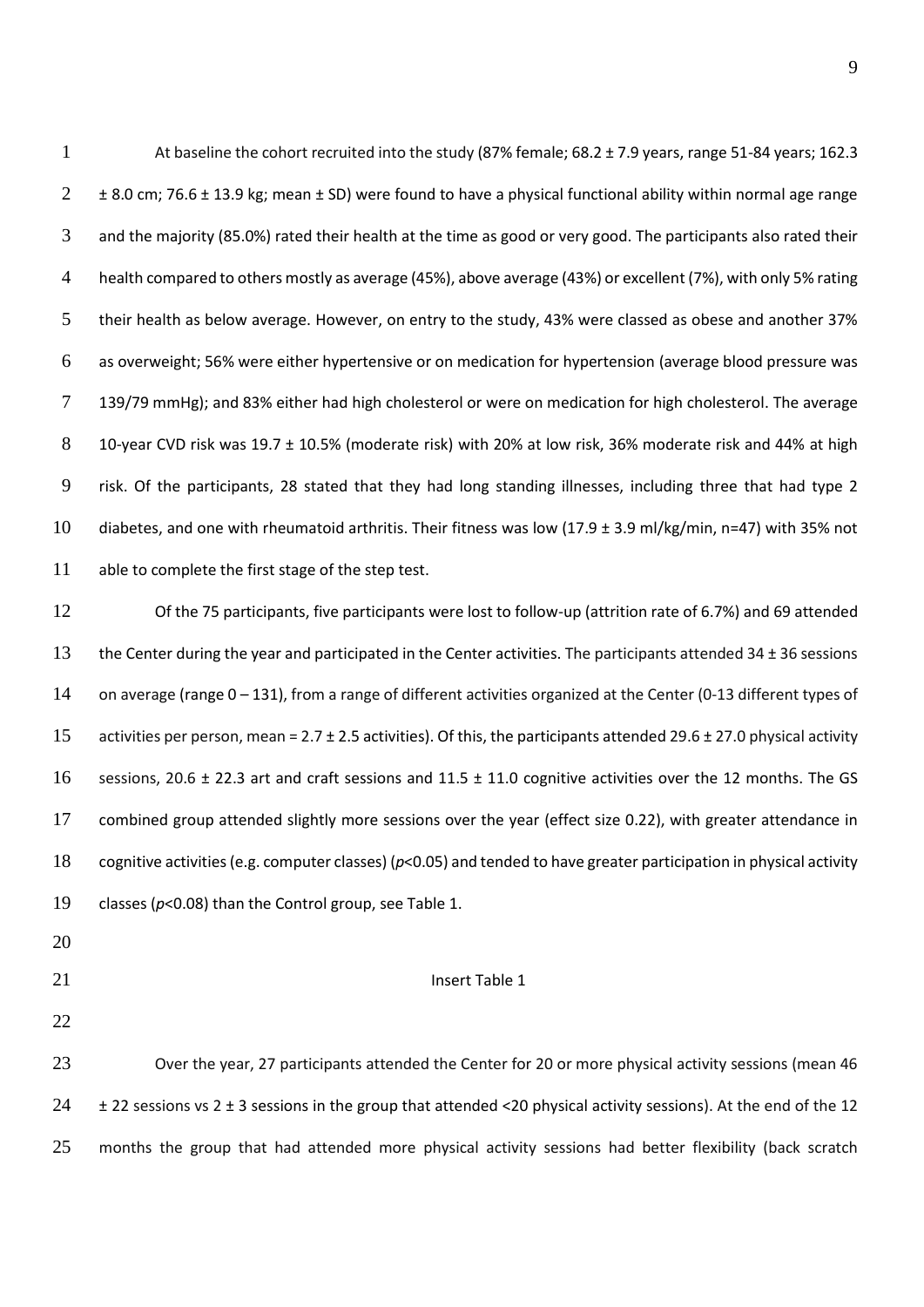1 improvements of 2.0  $\pm$  5.8 vs. -0.7  $\pm$  6.3 cm), were stronger (handgrip improved 3.2  $\pm$  4.8 vs. 0.5  $\pm$  4.9 N) and 2 had attended a greater variety (4  $\pm$  3 vs. 2  $\pm$  1) and total number (64  $\pm$  34 vs. 15  $\pm$  21) of activities than the other group (*p*<0.05). Only six participants had attended on average more than one physical activity session per week at the Center (range 71-109 sessions) in the 12-month period.

After the 12 months both the GS combined and Control groups improved either in body weight or body composition measures, with Controls displaying a decreased weight and BMI (*p*<0.05) and GS combined a decrease in body fat (*p*<0.05, see Table 2), with no difference in effects sizes between the groups in body composition. Although in general both groups were still classified as overweight, fewer were classed as obese (43% at baseline vs 30% at follow-up). Likewise, both groups observed similar improvements in their CV risk profile (QRISK2 score: *p*<0.05, Table 2), with greater numbers being placed on medication for high blood pressure (36% at follow-up vs 26% at baseline). Of the other measures recorded for cardiovascular health, total cholesterol and diastolic blood pressure showed greater improvements in the GS combined group in comparison to the Control group (*p*<0.05). Participants at follow-up rated their health as good (91% 14 rated their health as 'pretty good' or 'very good'). This was despite 20 participants at follow-up stating that they had been diagnosed with a new illness since baseline (7/27 of Controls and 13/48 in the GS combined group), and 36% stating their activities were limited compared to 25% at baseline. In terms of diet (as assessed via MEDAS) neither group changed their dietary habits. However, the GS combined group did decrease the amount of alcohol consumed per week compared to the Control group (*p*<0.05, Table 2).

- 
- 

#### 20 Insert Table 2

The physical activity levels and fitness of both groups was unchanged after the 12 months, assessed 23 by PASE questionnaire and aerobic capacity testing, respectively (Table 2). In terms of physical function, only 24 the GS combined group improved in some of the measures, with the other measures remaining unaltered in 25 both groups (see Table 2). The GS combined group demonstrated improvements in their lower body strength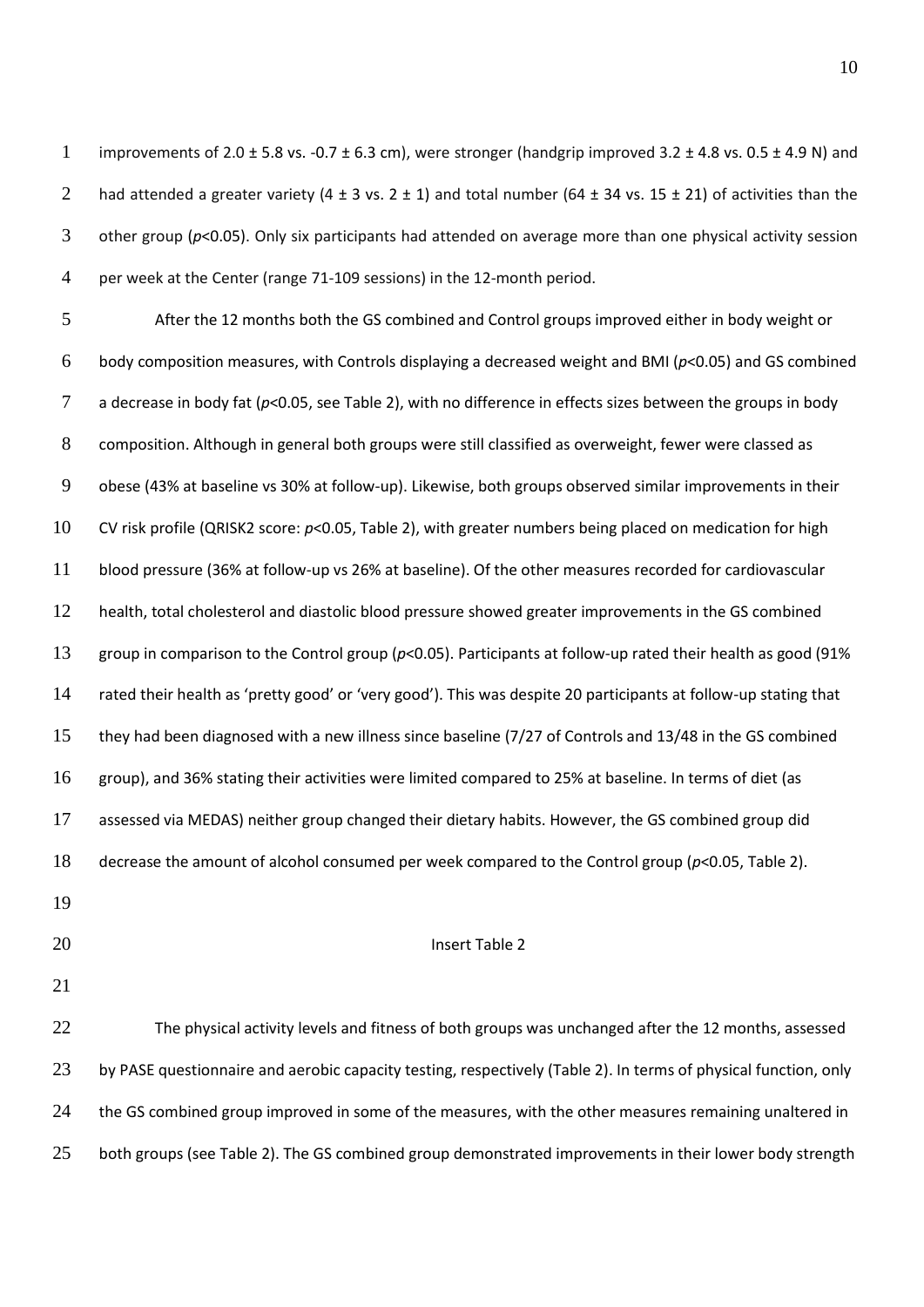1 / power, as assessed from the greater number of chair 'sit to stands' ( $p$ <0.05), their ability to balance with 2 their eyes open (p<0.05), and in their physical function/agility they were slightly faster in the time it took them to do the 'up and go' test in comparison to the control group who tended to be slower at follow-up (*p*<0.05).

#### **Discussion**

The results of this present study indicate that older adults who attend a community center facility, which offers a wide range of activities, can improve their cardiovascular and physical health. Specifically, 8 older adults who were able to choose to participate in a variety of activities that were offered demonstrated improvements in their body composition and their overall cardiovascular health, as observed by a significant reduction in the QRISK2 score, a global score for CVD risk. Importantly, the present study also shows that the addition of individualized goal setting can increase participation in both cognitive and physical activities and thus result in even further improvements in health outcomes. Older adults who set SMART goals experienced improvements in body composition by reducing their body fat percent, improve their cardiovascular disease risk by improving their total cholesterol, diastolic blood pressure and lowering their alcohol intake, as well as enhancing their physical function by not only improving their lower body strength, but also improving their agility and balance.

Obesity is now classed as a global health problem and is a key player in the etiology of cardiovascular disease and other chronic conditions (Akil & Ahmad, 2011). In older adults, obesity is not only associated with other conditions such as metabolic disease and cancer, but also with functional limitation, disability and a poor quality of life (Valencia et al., 2014). The older adults in the present study who engaged with the community center activities were able to improve their body composition profile and reduce their overall 22 CVD risk. Although we monitored adherence to the Mediterranean diet, which was observed not to change 23 over the intervention, the participants may have made other diet changes not recorded. In addition to this, 24 older adults who took part in setting specific goals for themselves were not only able to improve their body 25 fat percentage and CVD risk but also significantly improved aspects of their physical function and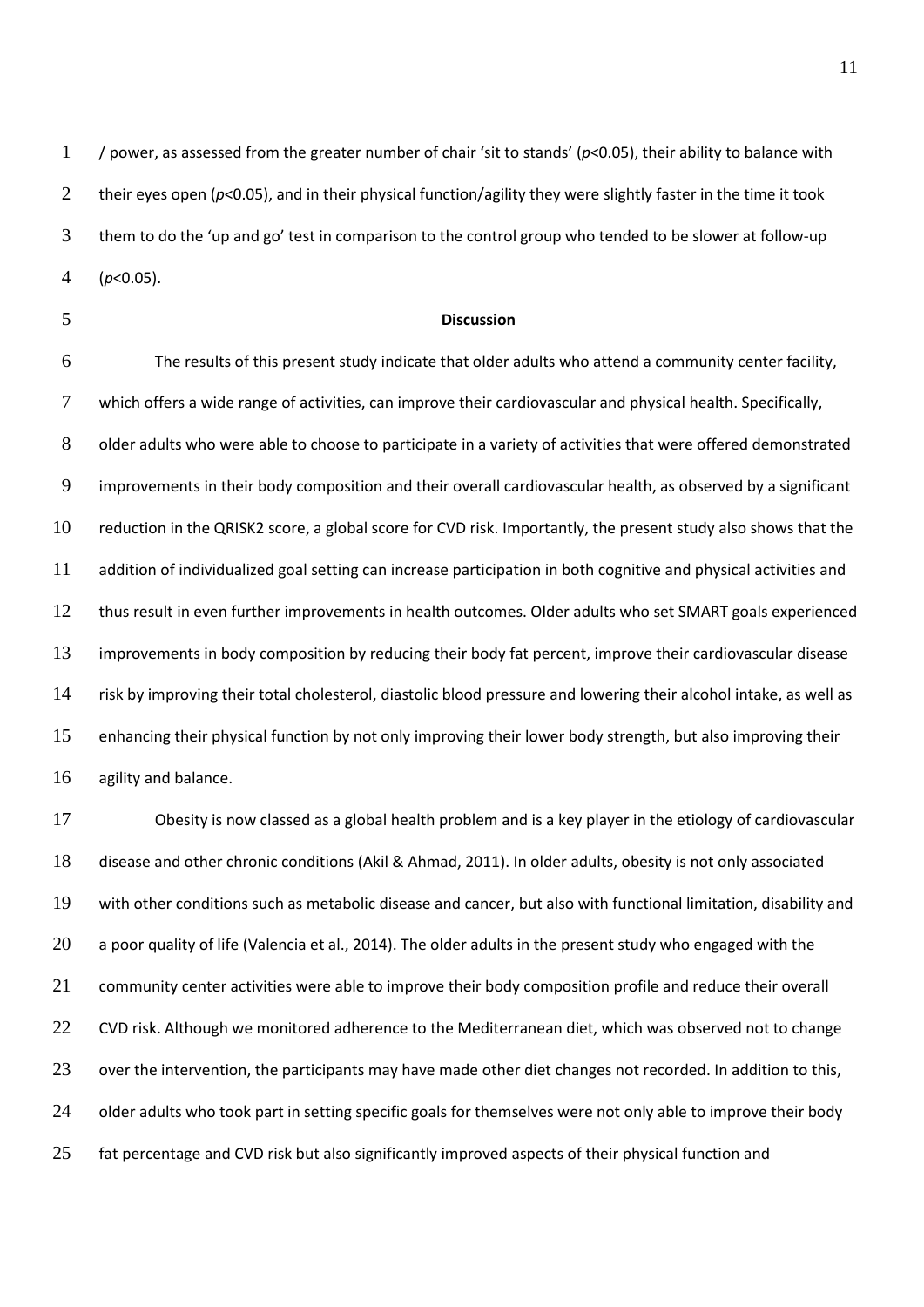cardiovascular health. The present study suggests the beneficial effects in older adults that attend a

2 community center and employing goal setting strategies have on improving body composition,

cardiovascular health and functional ability.

There is a growing body of evidence that suggests regular exercise can improve muscular strength and functional ability in older adults (Chou, Hwang, & Wu, 2012; Fragala et al., 2019; Morse et al., 2005; Roberts et al., 2017; Trudelle-Jackson & Jackson, 2018). This is certainly true for the older adults who underwent goal setting in the current investigation with increased attendance in physical activities in the center that lead to improvements in lower body strength (sit to stand), agility (8 foot up & go) and balance being observed. This improved strength and functional ability is fundamental as it allows older adults to maintain their independence for years to come. Gill et al (2016) carried out the LIFE study (Lifestyle Interventions and Independence for Elders), one of the longest and largest trials of physical activity in older 12 adults to date. Results from this trial showed that older adults who take part in regular exercise can recover quicker from functional limitations and maintain their independence for longer (Gill et al., 2016). The above beneficial effects contribute to the improved quality of life that is often experienced when older adults exercise regularly (Kell & Rula, 2019).

Improvements in muscle strength and function are also likely to reduce future risk of falls. Falls in older adults are considered to be a significant public health problem that can impact on morbidity and mortality and result in significant costs to health and social services (World Health Organization, 2008). Falls can occur due to a variety of extrinsic factors, such as the home environment, and intrinsic factors, such as impaired vision, cognitive deficiencies and muscle weakness and impaired balance (Klenk et al., 2017). There 21 is a growing body of evidence that suggests that the most effective interventions for preventing falls focus on 22 lower limb muscle strengthening and balance training. A systematic review of randomized controlled trials 23 published from 2002 to 2012 concluded that increasing lower limb strength can significantly reduce number 24 of falls in older adults (Ishigaki et al., 2014). The interventions in this systematic review typically investigated 25 community dwelling older adults and included muscle strengthening exercises, activities of daily living,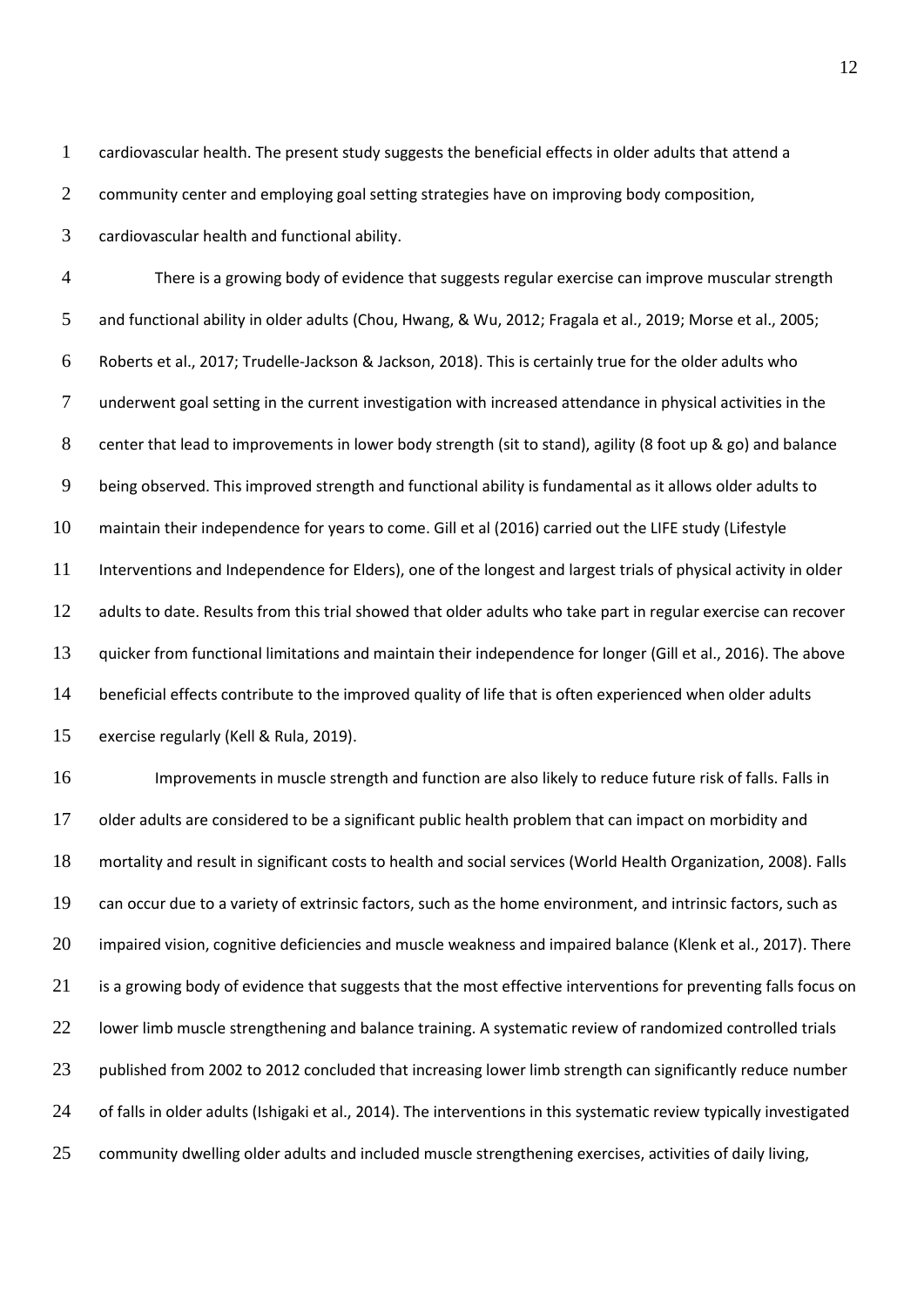balance training and muscle stretching. The older adults in the present study who took part in the center 2 activities likely completed a combination of these activities over the 12 months (Tai-Chi, Nordic walking, line dancing, aerobics/fitness class). Thus, it likely that the improved lower body muscle strength and agility observed in the older adults of the present study, with the aid of goal setting, could reduce their risk of falls in the future.

Despite improvements in physical function, aerobic capacity remained unchanged in both groups in 7 the current study. Typically, aerobic capacity as measured by VO<sub>2</sub>max/peak steadily declines as we age, 8 approximately 8-10% per decade for healthy older adults (Talbot, Metter, & Fleg, 2000). It is thought that this decline could accelerate to 20-25% in healthy adults over 70 years of age (Hollenberg, Yang, Haight, & Tager, 2006). Thus, it is encouraging that attending the center alone and engaging in the physical activities offered by the center resulted in the maintenance of physical fitness (aerobic capacity) in this older population one 12 year on. The literature on the benefits of regular exercise and improving physical fitness in older adults is indisputable. Yet, despite the growing body of evidence that supports this, 3.2 million people die each year from causes attributable to being physically inactive (World Health Organization, 2010). As we age our arteries become stiffer, and this increase in arterial stiffness causes an increase in blood pressure. More than two thirds of adults over the age of 65 years are thought to be hypertensive (Oliveros et al., 2020; Pimenta & Oparil, 2012). Hypertension is thought to increase the risk of developing many chronic conditions common in older adults which include cardiovascular disease, heart failure, stroke, and chronic kidney disease (Oliveros et al., 2020; Pimenta & Oparil, 2012). However, regular exercise can help reduce the risk of developing these conditions in later life by improving blood pressure (Herrod et al., 2018; Oliveros et al., 2020; Wewege, Thom, Rye, & Parmenter, 2018). It must be highlighted again that older adults in the current investigation actually improved their cardiovascular disease risk (QRISK2) despite being one year older. Additionally, we 23 observed a greater number of participants being medicated for high blood pressure at follow-up, suggesting 24 that greater awareness of their health and being proactive regarding their health goals could have facilitated 25 this. This improvement in cardiovascular disease risk is likely multifactorial and probably due to regular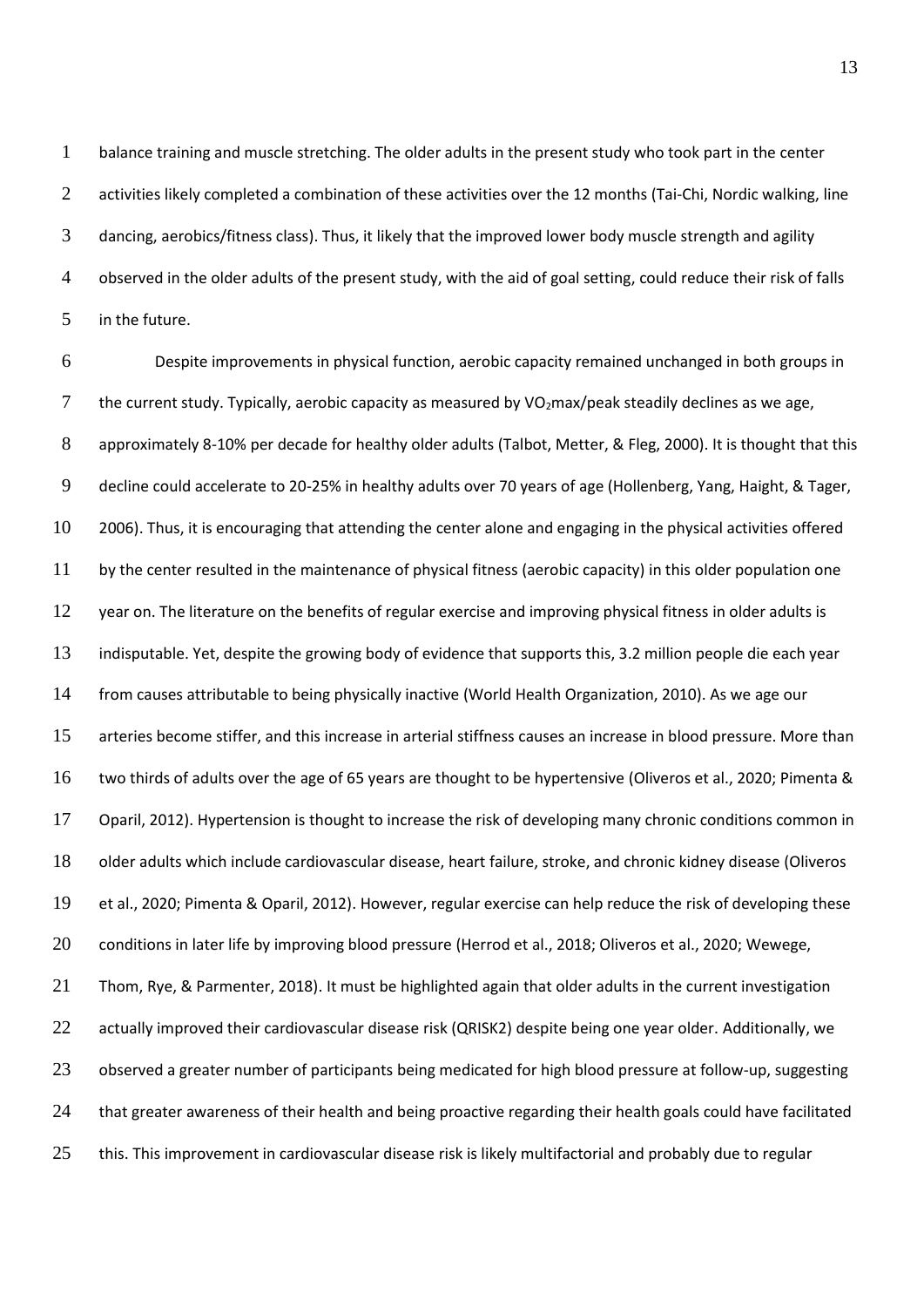center attendance and the goal setting sessions resulting in the improvements on body composition, alcohol intake, total cholesterol, blood pressure and its control.

Interestingly, the participants in the current study generally rated their health as high. This was 4 despite the other health measures as discussed above being poor. The participants' physical function scores were however, within the normal age ranges. It is unclear as to whether this cohort of older adults benchmark their health to others of similar age or are generally happy with their overall health. Previous studies have observed associations with increased self-rated health and higher perceived quality of life and physical health (Henchoz et al., 2017; Kell & Rula, 2019; Svantesson et al., 2015). However, exercise 9 interventions, especially of low intensity, may not necessarily change people's quality of life ratings (Chou et al., 2012) and other factors beyond physical health may be involved in how older adults perceive their overall health (Chen, While, & Hicks, 2015; Henchoz et al., 2017; Strawbridge, Wallhagen, & Cohen, 2002). Also, 12 older adults with chronic conditions may still perceive that they are ageing successfully (Strawbridge et al., 2002). Interestingly, goal-setting has previously been shown to be important for aiding outcome expectations of older adults (Nelis et al., 2018; Rietkerk et al., 2019).

In 2012 the World Health Organization launched a campaign to promote healthy ageing and 16 emphasized the importance of "adding life to years". The current study has demonstrated that this is achievable and that the community center program outlined in the current investigation is an effective way to help older adults adopt and maintain a healthy lifestyle. Our finding that both groups improved their health by attending the community center is also encouraging due to the evidence supporting the association of an increase in social contact, especially with friends in late-middle age, with a decrease in the risk of dementia (Sommerlad et al., 2019), whilst those with poor social engagement have a higher dementia risk (Penninkilampi et al., 2018). Previous research has demonstrated that community centers increase social wellbeing (Jones, Kimberlee, Deave, & Evans, 2013) and encourage social participation in older adults who regularly attend, thus contributing to maintenance of activities of daily living (Hosokawa et al., 2019). Social 25 engagement is thought to lower dementia risk by increasing cognitive reserve and/or due to the social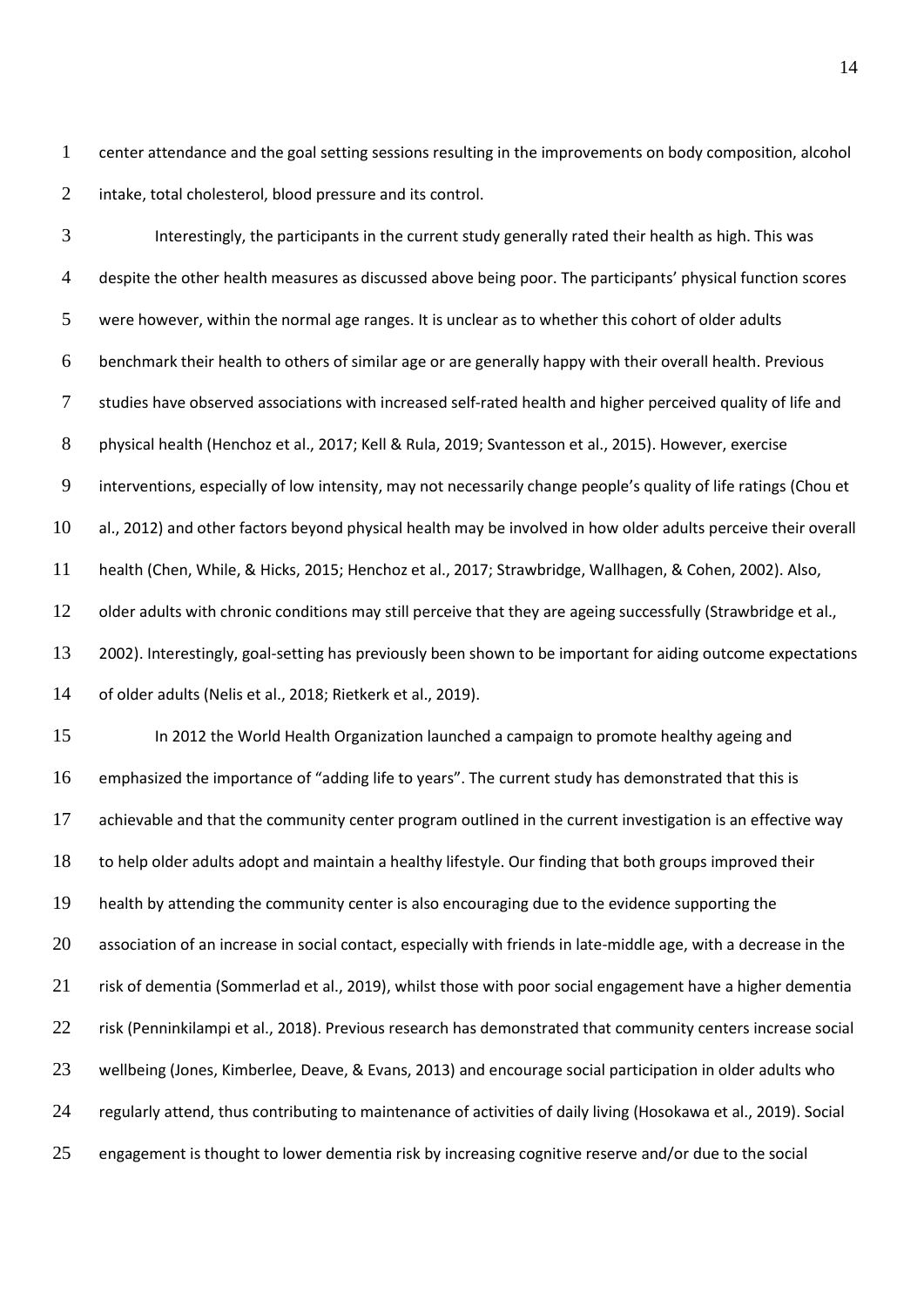contact affecting subsequent improved health behaviors (Penninkilampi et al., 2018; Sommerlad et al., 2 2019). Thus, interventions such as the AgeWell study, where older adults are enabled to choose their own activities in a community center, increase the opportunities for spontaneous, organic social engagement that are more likely to extend beyond the length of the intervention. The current shift to highlight prevention strategies to decrease dementia and greater public health approaches to increasing health in older adults is supported by the current study.

The combined goal-setting group in the present study attended more cognitive and physical activity 8 sessions than that of the control group. It is likely that they attended more of these sessions due to setting their own achievable goals across these domains. We have previously reported that goal-setting in this group was observed to be beneficial for the participants and that they found the experience to be motivating and empowering (Nelis et al., 2018). There are also positive indicators that this type of protocol could be adapted 12 for larger scale public health approaches using community centers. Goal-setting approaches embedded into 13 community centers may assist in overcoming the challenge of finding more effective ways to apply current evidence in order to encourage and support older adults to adopt and maintain healthy lifestyles (Anstey et al., 2013; Bauman et al., 2016; Jones et al., 2013; Nelis et al., 2018).

16 The strengths of the current study involve the intervention being placed in a 'real-life' setting and allowing the participants their own choice of activities, with robust research design and assessment. 18 However, inherent to allowing participants the flexibility of choice, there was no overarching 'control' of what activities the participants were involved in or offered. On average the current participants only undertook a small number of physical activity classes at the Center (average less than once per week). 21 However, the addition of goal setting to a community center environment may have increased the uptake of certain activities, especially across cognitive and physical domains, as demonstrated by the settings 23 Combined group partaking in more physical and cognitive activities than that of the Control group. Only six 24 participants attended more than 52 physical activity sessions over the year, thus analysis was conducted on 25 those that attended 20 or more sessions versus those that attended less than 20 physical activity sessions.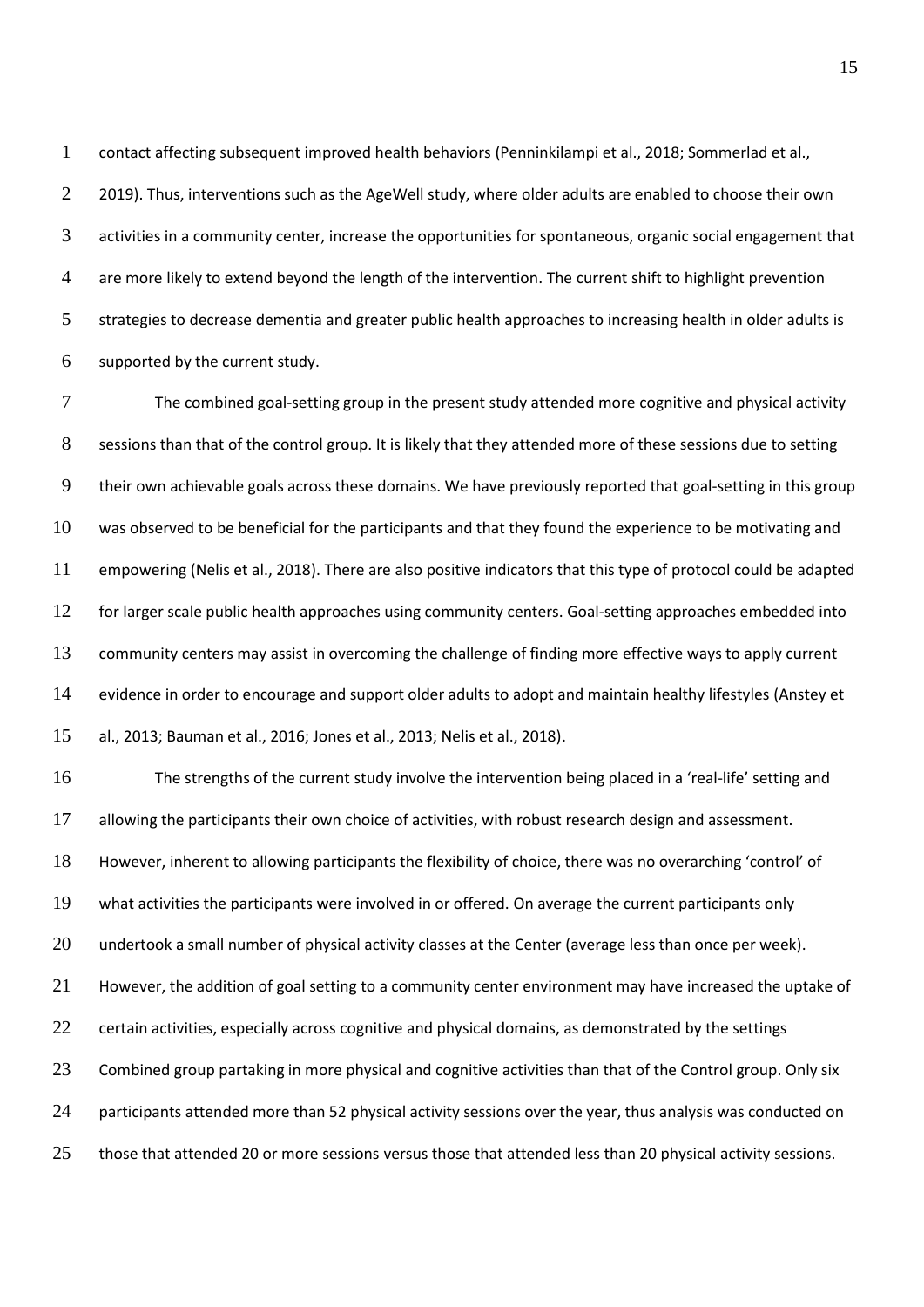The participants that attended the greater physical activity sessions had greater flexibility and strength than 2 the others after the intervention. It would be interesting to determine if attendance of the community center is maintained long after this intervention had been completed. Other potential limitations to the study include the possibility of cross-talk between the goal setting groups and the control group and the fact that the study was not powered for all the health-related outcomes presented. A further possible limitation in measuring aerobic capacity could be due to the submaximal test chosen, as approx. a third of participants could not finish the first stage of the test. Though this test has been validated for clinical populations, for example rheumatoid arthritis (Cooney et al., 2013).

In conclusion, these findings demonstrate that participation in the community center itself was beneficial for the health of older adults, and that this kind of community-based resource offers valuable potential for promoting protective behaviors and reducing health risk. However, while the two groups benefitted from participation in Center activities, a specific focus on identifying individual behavior change goals was required in order to achieve increased activity engagement and to bring about more substantial 14 improvements in health and physical function. The 'AgeWell' model for incorporating goal setting to improve health outcomes of older adults living in the community offers a practical solution for larger-scale public health interventions.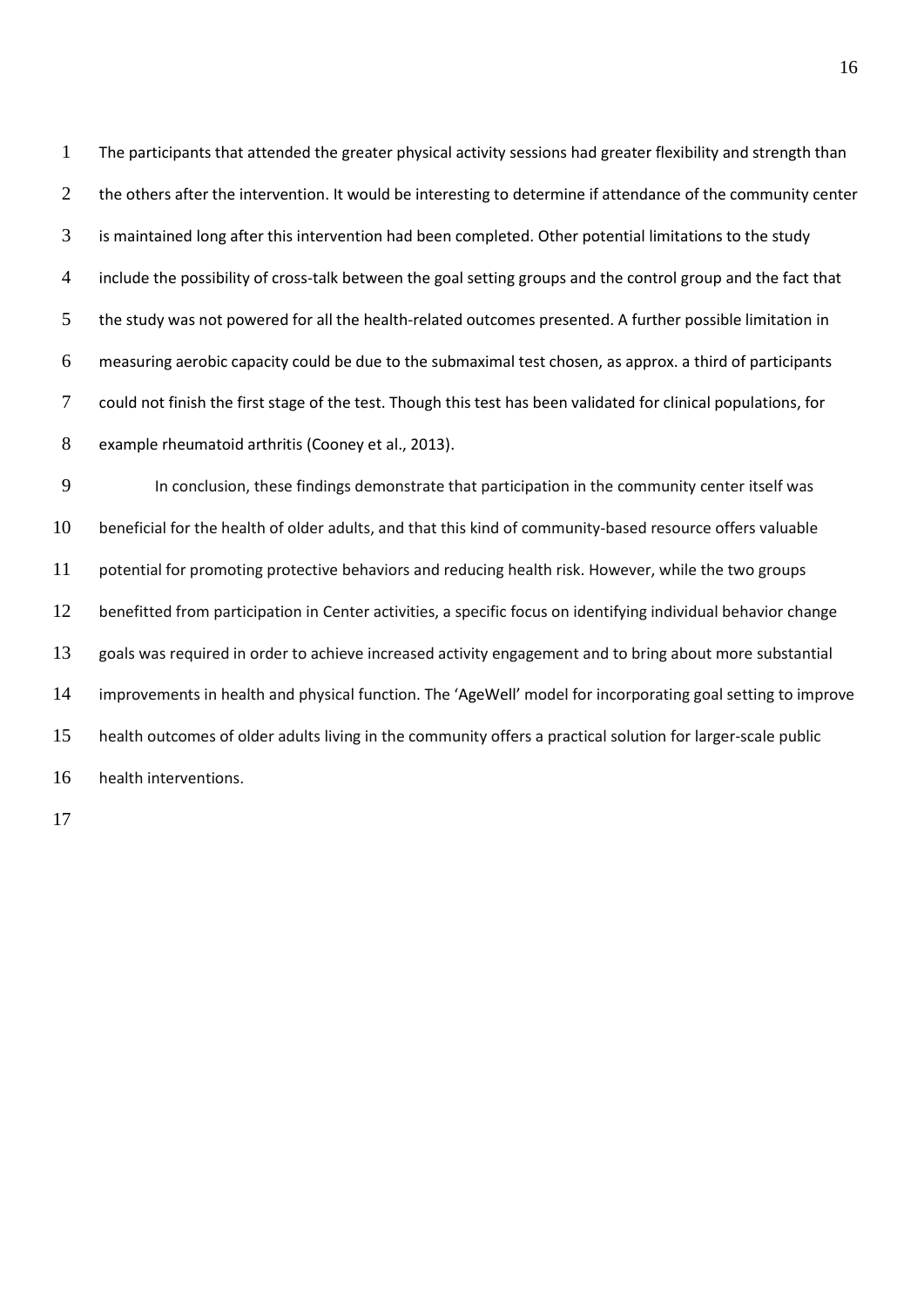## 1 **Acknowledgements**

| 2              | This study was funded by the Lifelong Health and Well-being Programme through the MRC                          |
|----------------|----------------------------------------------------------------------------------------------------------------|
| 3              | (G1001888/1). Clare, L. (PI), Hindle, J.V., Jones, I.R., Thom, J., & Whitaker, C.J. (2011–2013) 'Behaviour     |
| $\overline{4}$ | change to promote health and well-being in later life: a goal-setting intervention.' The authors would like to |
| 5              | acknowledge the contributions of Age Cymru Gwynedd â Mon (John Clifford Jones, Maldwyn Roberts, Eleri          |
| 6              | Jones, Stephen Williams and Mici Plwm), Sharman Harris and Catrin Searell from the Department of Clinical      |
| $\tau$         | Chemistry, Gwynedd Hospital, Bangor for the blood analysis, research assistant Julie Nixon, Christopher        |
| 8              | Whitaker for statistical advice, and the volunteers and members of the Nefyn AgeWell Centre.                   |
| 9              |                                                                                                                |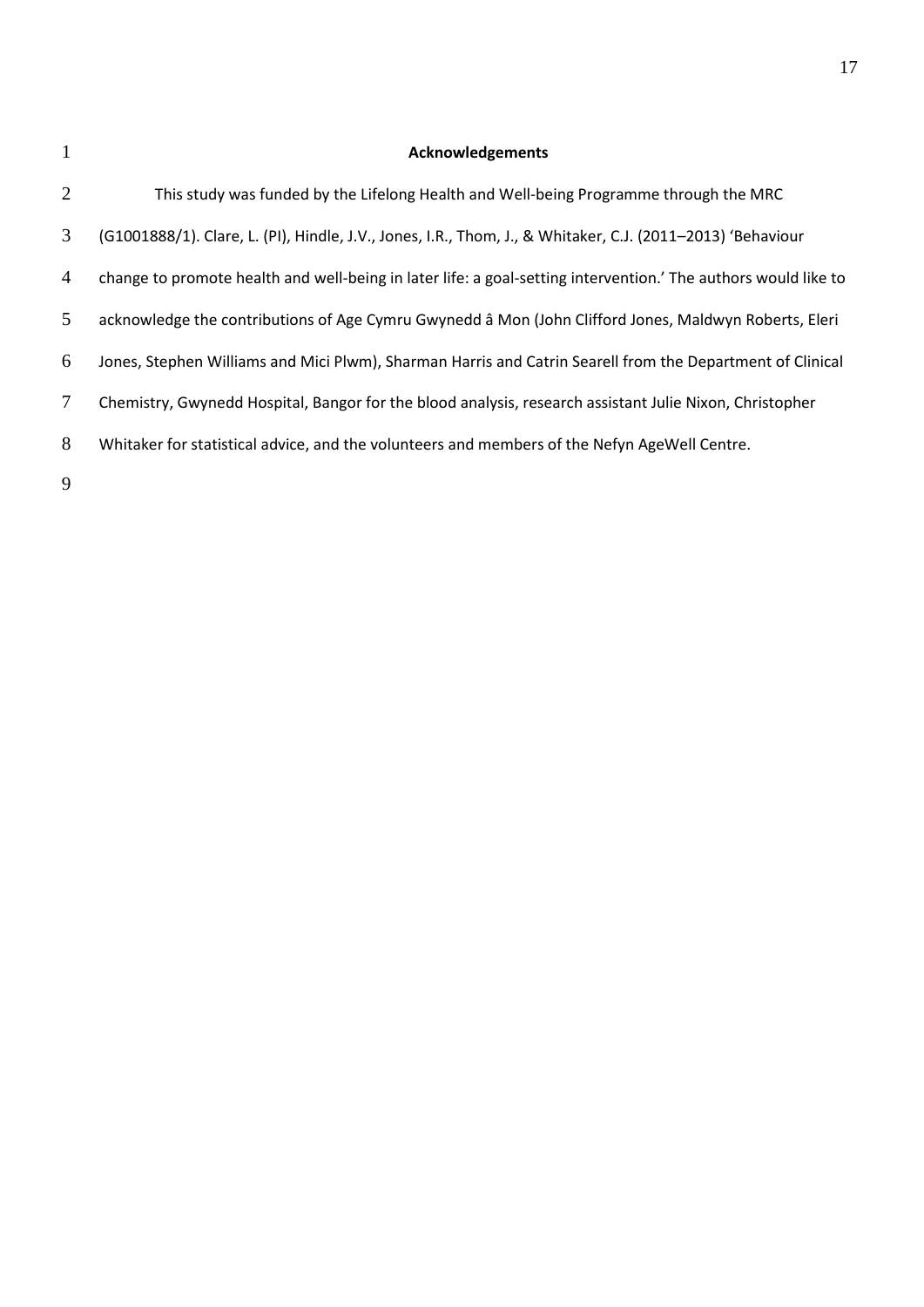## **References**

| $\overline{2}$ | Akil, L., & Ahmad, H. A. (2011). Relationships between obesity and cardiovascular diseases in four southern             |
|----------------|-------------------------------------------------------------------------------------------------------------------------|
| 3              | states and Colorado. J Health Care Poor Underserved, 22(4 Suppl), 61-72. doi:10.1353/hpu.2011.0166                      |
| $\overline{4}$ | Anderson, N. D., Damianakis, T., Kroger, E., Wagner, L. M., Dawson, D. R., Binns, M. A., Cook, S. L. (2014).            |
| 5              | The benefits associated with volunteering among seniors: a critical review and recommendations for                      |
| 6              | future research. Psychol Bull, 140(6), 1505-1533. doi:10.1037/a0037610                                                  |
| 7              | Anstey, K. J., Bahar-Fuchs, A., Herath, P., Rebok, G. W., & Cherbuin, N. (2013). A 12-week multidomain                  |
| $8\phantom{1}$ | intervention versus active control to reduce risk of Alzheimer's disease: study protocol for a                          |
| 9              | randomized controlled trial. Trials, 14, 60. doi:10.1186/1745-6215-14-60                                                |
| 10             | Banks, J., Batty, G., Coughlin, K., Deepchand, K., Marmot, M., Nazroo, J., A Zaninotto, P. (2019). English              |
| 11             | Longitudinal Study of Ageing: Waves 0-8, 1998-2017. [data collection]. from UK Data Service                             |
| 12             | Bauman, A., Merom, D., Bull, F. C., Buchner, D. M., & Fiatarone Singh, M. A. (2016). Updating the Evidence for          |
| 13             | Physical Activity: Summative Reviews of the Epidemiological Evidence, Prevalence, and Interventions                     |
| 14             | to Promote "Active Aging". Gerontologist, 56 Suppl 2, S268-280. doi:10.1093/geront/gnw031                               |
| 15             | Beard, J. R., Officer, A., de Carvalho, I. A., Sadana, R., Pot, A. M., Michel, J. P.,  Chatterji, S. (2016). The World  |
| 16             | report on ageing and health: a policy framework for healthy ageing. Lancet, 387(10033), 2145-2154.                      |
| 17             | doi:10.1016/s0140-6736(15)00516-4                                                                                       |
| 18             | Bray, N. W., Smart, R. R., Jakobi, J. M., & Jones, G. R. (2016). Exercise prescription to reverse frailty. Appl Physiol |
| 19             | Nutr Metab, 41(10), 1112-1116. doi:10.1139/apnm-2016-0226                                                               |
| 20             | Buford, T. W., Anton, S. D., Clark, D. J., Higgins, T. J., & Cooke, M. B. (2014). Optimizing the benefits of exercise   |
| 21             | on physical function in older adults. Pm r, 6(6), 528-543. doi:10.1016/j.pmrj.2013.11.009                               |
| 22             | Campisi, J., Kapahi, P., Lithgow, G. J., Melov, S., Newman, J. C., & Verdin, E. (2019). From discoveries in ageing      |
| 23             | research to therapeutics for healthy ageing. Nature, 571(7764), 183-192. doi:10.1038/s41586-019-                        |
| 24             | 1365-2                                                                                                                  |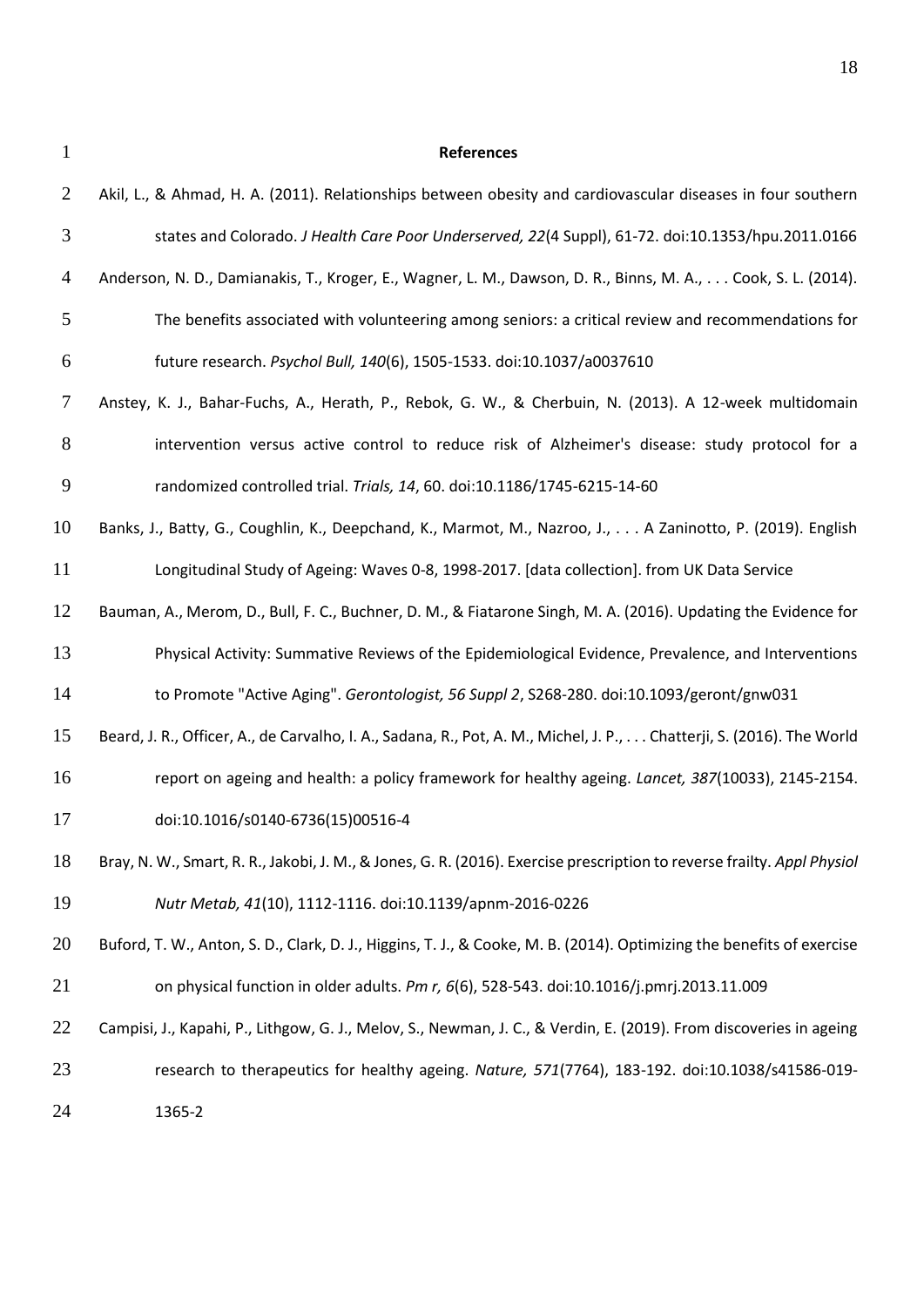| $\mathbf{1}$   | Carlson, M. C., Parisi, J. M., Xia, J., Xue, Q. L., Rebok, G. W., Bandeen-Roche, K., & Fried, L. P. (2012). Lifestyle         |
|----------------|-------------------------------------------------------------------------------------------------------------------------------|
| $\overline{2}$ | activities and memory: variety may be the spice of life. The women's health and aging study II. J Int                         |
| 3              | Neuropsychol Soc, 18(2), 286-294. doi:10.1017/s135561771100169x                                                               |
| $\overline{4}$ | Carlson, M. C., Saczynski, J. S., Rebok, G. W., Seeman, T., Glass, T. A., McGill, S., Fried, L. P. (2008). Exploring          |
| 5              | the effects of an "everyday" activity program on executive function and memory in older adults:                               |
| 6              | Experience Corps. Gerontologist, 48(6), 793-801.                                                                              |
| $\tau$         | Chen, Y., While, A. E., & Hicks, A. (2015). Self-rated health and associated factors among older people living                |
| 8              | alone in Shanghai. Geriatr Gerontol Int, 15(4), 457-464. doi:10.1111/ggi.12298                                                |
| 9              | Cheng, W. L. (2018). The effects of mutual goal-setting practice in older adults with chronic illness. Geriatr Nurs,          |
| 10             | 39(2), 143-150. doi:10.1016/j.gerinurse.2017.07.007                                                                           |
| 11             | Choi, M., Lee, M., Lee, M. J., & Jung, D. (2017). Physical activity, quality of life and successful ageing among              |
| 12             | community-dwelling older adults. Int Nurs Rev, 64(3), 396-404. doi:10.1111/inr.12397                                          |
| 13             | Chou, C. H., Hwang, C. L., & Wu, Y. T. (2012). Effect of exercise on physical function, daily living activities, and          |
| 14             | quality of life in the frail older adults: a meta-analysis. Arch Phys Med Rehabil, 93(2), 237-244.                            |
| 15             | doi:10.1016/j.apmr.2011.08.042                                                                                                |
| 16             | Clare, L., Hindle, J. V., Jones, I. R., Thom, J. M., Nelis, S. M., Hounsome, B., & Whitaker, C. J. (2012). The AgeWell        |
| 17             | study of behavior change to promote health and wellbeing in later life: study protocol for a randomized                       |
| 18             | controlled trial. Trials, 13(1), 115-115. doi:10.1186/1745-6215-13-115                                                        |
| 19             | Clare, L., Hindle, J.V., Thom, J.M., Nixon, J.A., Cooney, J., Jones, C.L.,  Whitaker, C.J. (2015). The Agewell trial: A pilot |
| 20             | randomised controlled trial of a behaviour change intervention to promote healthy ageing and reduce                           |
| 21             | risk of dementia in later life. BMC Psychiatry, 15, 25. doi:10.1186/s12888-015-0402-4                                         |
| 22             | Cooney, J. K., Moore, J. P., Ahmad, Y. A., Jones, J. G., Lemmey, A. B., Casanova, F., Thom, J. M. (2013). A                   |
| 23             | Simple Step Test to Estimate Cardio-Respiratory Fitness Levels of Rheumatoid Arthritis Patients in a                          |
| 24             | Clinical Setting. International Journal of Rheumatology, 2013, 1-8. doi:10.1155/2013/174541                                   |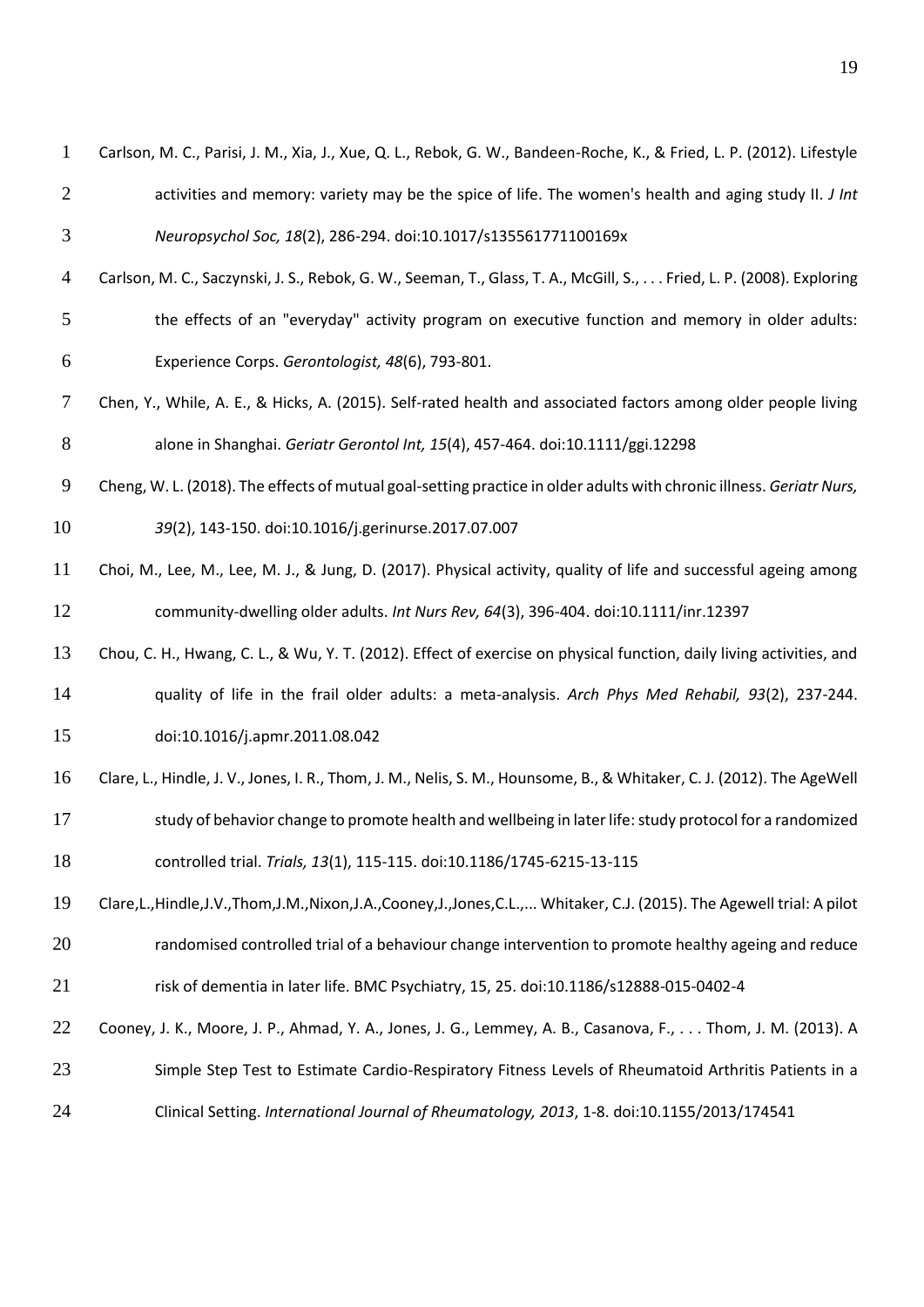| $\mathbf{1}$   | Clemens, S., Phelps, A., Oldfield, Z., Blake, M., Oskala, A., Marmot, M., ::: Nazroo, J. (2019). English Longitudinal |
|----------------|-----------------------------------------------------------------------------------------------------------------------|
| $\overline{2}$ | Study of Ageing: Waves 0-8, 1998-2017. (30th ed.). [data collection] UK Data Service. SN: 5050.                       |
| 3              | doi:10.5255/UKDA-SN-5050-17                                                                                           |
| $\overline{4}$ | Crombie, I. K., Irvine, L., Williams, B., McGinnis, A. R., Slane, P. W., Alder, E. M., & McMurdo, M. E. (2004). Why   |
| 5              | older people do not participate in leisure time physical activity: a survey of activity levels, beliefs and           |
| 6              | deterrents. Age Ageing, 33(3), 287-292. doi:10.1093/ageing/afh089                                                     |
| $\tau$         | Daskalopoulou, C., Stubbs, B., Kralj, C., Koukounari, A., Prince, M., & Prina, A. M. (2017). Physical activity and    |
| 8              | healthy ageing: A systematic review and meta-analysis of longitudinal cohort studies. Ageing Res Rev,                 |
| 9              | 38, 6-17. doi:10.1016/j.arr.2017.06.003                                                                               |
| 10             | Fragala, M. S., Cadore, E. L., Dorgo, S., Izquierdo, M., Kraemer, W. J., Peterson, M. D., & Ryan, E. D. (2019).       |
| 11             | Resistance Training for Older Adults: Position Statement From the National Strength and Conditioning                  |
| 12             | Association. J Strength Cond Res, 33(8), 2019-2052. doi:10.1519/jsc.0000000000003230                                  |
| 13             | French, D. P., Olander, E. K., Chisholm, A., & Mc Sharry, J. (2014). Which behaviour change techniques are most       |
| 14             | effective at increasing older adults' self-efficacy and physical activity behaviour? A systematic review.             |
| 15             | Ann Behav Med, 48(2), 225-234. doi:10.1007/s12160-014-9593-z                                                          |
| 16             | Gallaway, P. J., Miyake, H., Buchowski, M. S., Shimada, M., Yoshitake, Y., Kim, A. S., & Hongu, N. (2017). Physical   |
| 17             | Activity: A Viable Way to Reduce the Risks of Mild Cognitive Impairment, Alzheimer's Disease, and                     |
| 18             | Vascular Dementia in Older Adults. Brain Sci, 7(2). doi:10.3390/brainsci7020022                                       |
| 19             | Gill, T. M., Guralnik, J. M., Pahor, M., Church, T., Fielding, R. A., King, A. C., Miller, M. E. (2016). Effect of    |
| 20             | Structured Physical Activity on Overall Burden and Transitions Between States of Major Mobility                       |
| 21             | Disability in Older Persons: Secondary Analysis of a Randomized Trial. Ann Intern Med, 165(12), 833-                  |
| 22             | 840. doi:10.7326/m16-0529                                                                                             |
| 23             | Ginis, K. A., Heisz, J., Spence, J. C., Clark, I. B., Antflick, J., Ardern, C. I., Rotondi, M. A. (2017). Formulation |
| 24             | of evidence-based messages to promote the use of physical activity to prevent and manage                              |
| 25             | Alzheimer's disease. BMC Public Health, 17(1), 209. doi:10.1186/s12889-017-4090-5                                     |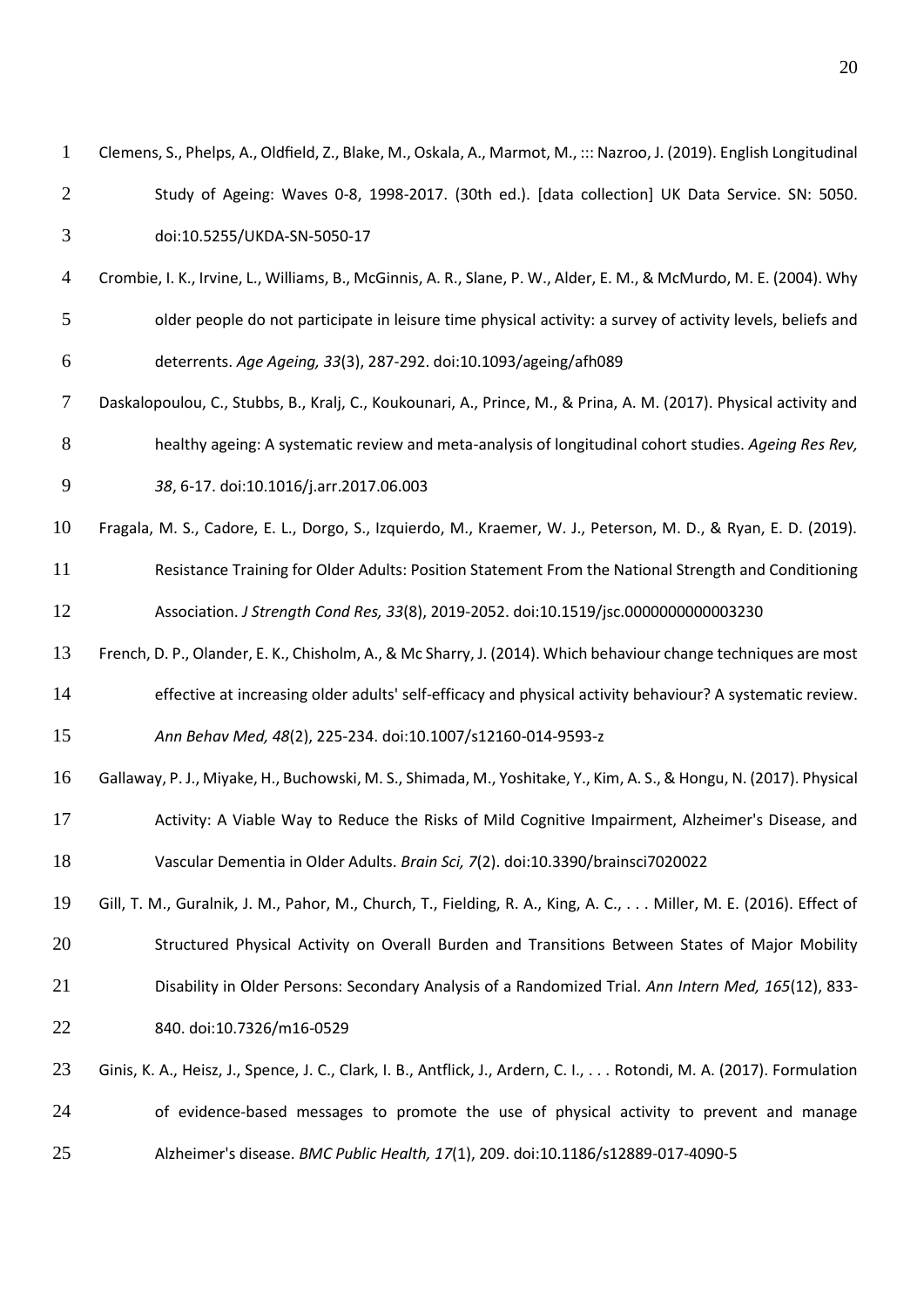| $\mathbf{1}$   | Hart, P. D., Benavidez, G., & Erickson, J. (2017). Meeting Recommended Levels of Physical Activity in Relation           |
|----------------|--------------------------------------------------------------------------------------------------------------------------|
| $\overline{2}$ | to Preventive Health Behavior and Health Status Among Adults. J Prev Med Public Health, 50(1), 10-17.                    |
| 3              | doi:10.3961/jpmph.16.080                                                                                                 |
| $\overline{4}$ | Henchoz, Y., Botrugno, F., Cornaz, S., Bula, C., Charef, S., & Santos-Eggimann, B. (2017). Determinants of quality       |
| 5              | of life in community-dwelling older adults: comparing three cut-offs on the excellent-to-poor spectrum.                  |
| 6              | Qual Life Res, 26(2), 283-289. doi:10.1007/s11136-016-1394-3                                                             |
| $\tau$         | Herrod, P. J. J., Doleman, B., Blackwell, J. E. M., O'Boyle, F., Williams, J. P., Lund, J. N., & Phillips, B. E. (2018). |
| 8              | Exercise and other nonpharmacological strategies to reduce blood pressure in older adults: a                             |
| 9              | meta-analysis.<br>$12(4)$ ,<br>248-267.<br>systematic<br>review<br>Soc<br>Hypertens,<br>and<br>J<br>Am                   |
| 10             | doi:10.1016/j.jash.2018.01.008                                                                                           |
| 11             | Hippisley-Cox, J., Coupland, C., Vinogradova, Y., Robson, J., Minhas, R., Sheikh, A., & Brindle, P. (2008).              |
| 12             | Predicting cardiovascular risk in England and Wales: prospective derivation and validation of QRISK2.                    |
| 13             | Bmj, 336(7659), 1475-1482. doi:10.1136/bmj.39609.449676.25                                                               |
| 14             | Hobbs, N., Godfrey, A., Lara, J., Errington, L., Meyer, T. D., Rochester, L., Sniehotta, F. F. (2013). Are               |
| 15             | behavioral interventions effective in increasing physical activity at 12 to 36 months in adults aged 55                  |
| 16             | to 70 years? A systematic review and meta-analysis. BMC Med, 11, 75. doi:10.1186/1741-7015-11-75                         |
| 17             | Hollenberg, M., Yang, J., Haight, T. J., & Tager, I. B. (2006). Longitudinal changes in aerobic capacity:                |
| 18             | implications for concepts of aging. J Gerontol A Biol Sci Med Sci, 61(8), 851-858.                                       |
| 19             | doi:10.1093/gerona/61.8.851                                                                                              |
| 20             | Hosokawa, R., Kondo, K., Ito, M., Miyaguni, Y., Mizutani, S., Goto, F., Ojima, T. (2019). The Effectiveness of           |
| 21             | Japan's Community Centers in Facilitating Social Participation and Maintaining the Functional Capacity                   |
| 22             | of Older People. Res Aging, 41(4), 315-335. doi:10.1177/0164027518805918                                                 |
| 23             | Hupin, D., Roche, F., Gremeaux, V., Chatard, J. C., Oriol, M., Gaspoz, J. M.,  Edouard, P. (2015). Even a low-           |
| 24             | dose of moderate-to-vigorous physical activity reduces mortality by 22% in adults aged >/=60 years: a                    |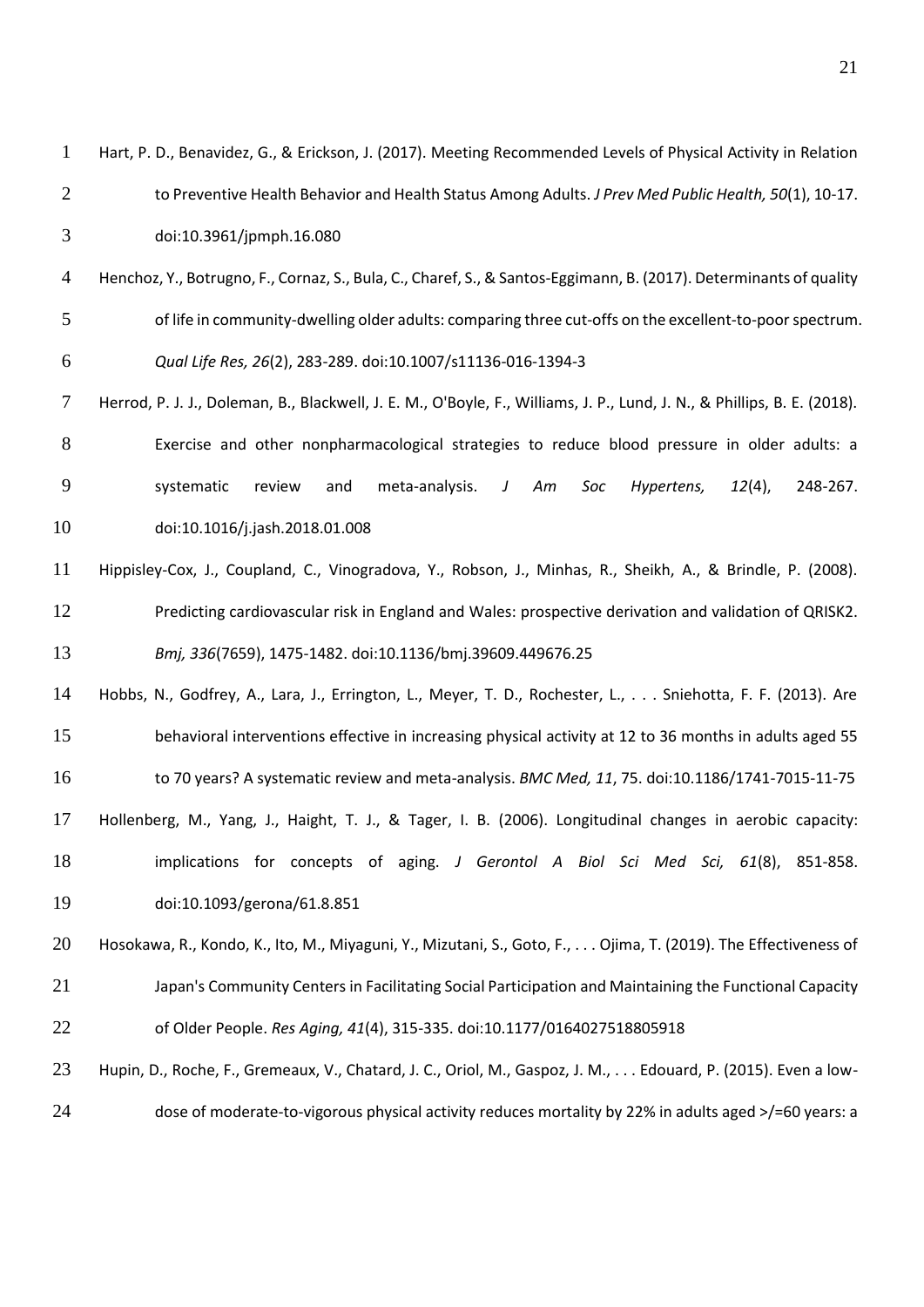systematic review and meta-analysis. *Br J Sports Med, 49*(19), 1262-1267. doi:10.1136/bjsports-2014- 094306

- Ishigaki, E. Y., Ramos, L. G., Carvalho, E. S., & Lunardi, A. C. (2014). Effectiveness of muscle strengthening and description of protocols for preventing falls in the elderly: a systematic review. *Braz J Phys Ther, 18*(2), 111-118.
- Jones, Kimberlee, R., Deave, T., & Evans, S. (2013). The role of community centre-based arts, leisure and social activities in promoting adult well-being and healthy lifestyles. *Int J Environ Res Public Health, 10*(5), 1948-1962. doi:10.3390/ijerph10051948
- Kell, K. P., & Rula, E. Y. (2019). Increasing exercise frequency is associated with health and quality-of-life benefits for older adults. *Qual Life Res, 28*(12), 3267-3272. doi:10.1007/s11136-019-02264-z
- Klenk, J., Becker, C., Palumbo, P., Schwickert, L., Rapp, K., Helbostad, J. L., . . . Kerse, N. (2017). Conceptualizing a Dynamic Fall Risk Model Including Intrinsic Risks and Exposures. *J Am Med Dir Assoc, 18*(11), 921- 927. doi:10.1016/j.jamda.2017.08.001
- Levack, W. M., Weatherall, M., Hay-Smith, J. C., Dean, S. G., McPherson, K., & Siegert, R. J. (2016). Goal setting and strategies to enhance goal pursuit in adult rehabilitation: summary of a Cochrane systematic review and meta-analysis. *Eur J Phys Rehabil Med, 52*(3), 400-416.
- Lohne-Seiler, H., Kolle, E., Anderssen, S. A., & Hansen, B. H. (2016). Musculoskeletal fitness and balance in older individuals (65-85 years) and its association with steps per day: a cross sectional study. *BMC Geriatr,*
- *16*, 6. doi:10.1186/s12877-016-0188-3
- Marioni, R. E., Proust-Lima, C., Amieva, H., Brayne, C., Matthews, F. E., Dartigues, J. F., & Jacqmin-Gadda, H. (2015). Social activity, cognitive decline and dementia risk: a 20-year prospective cohort study. *BMC Public Health, 15*, 1089. doi:10.1186/s12889-015-2426-6
- McPhee, J. S., French, D. P., Jackson, D., Nazroo, J., Pendleton, N., & Degens, H. (2016). Physical activity in older age: perspectives for healthy ageing and frailty. *Biogerontology, 17*(3), 567-580. doi:10.1007/s10522- 016-9641-0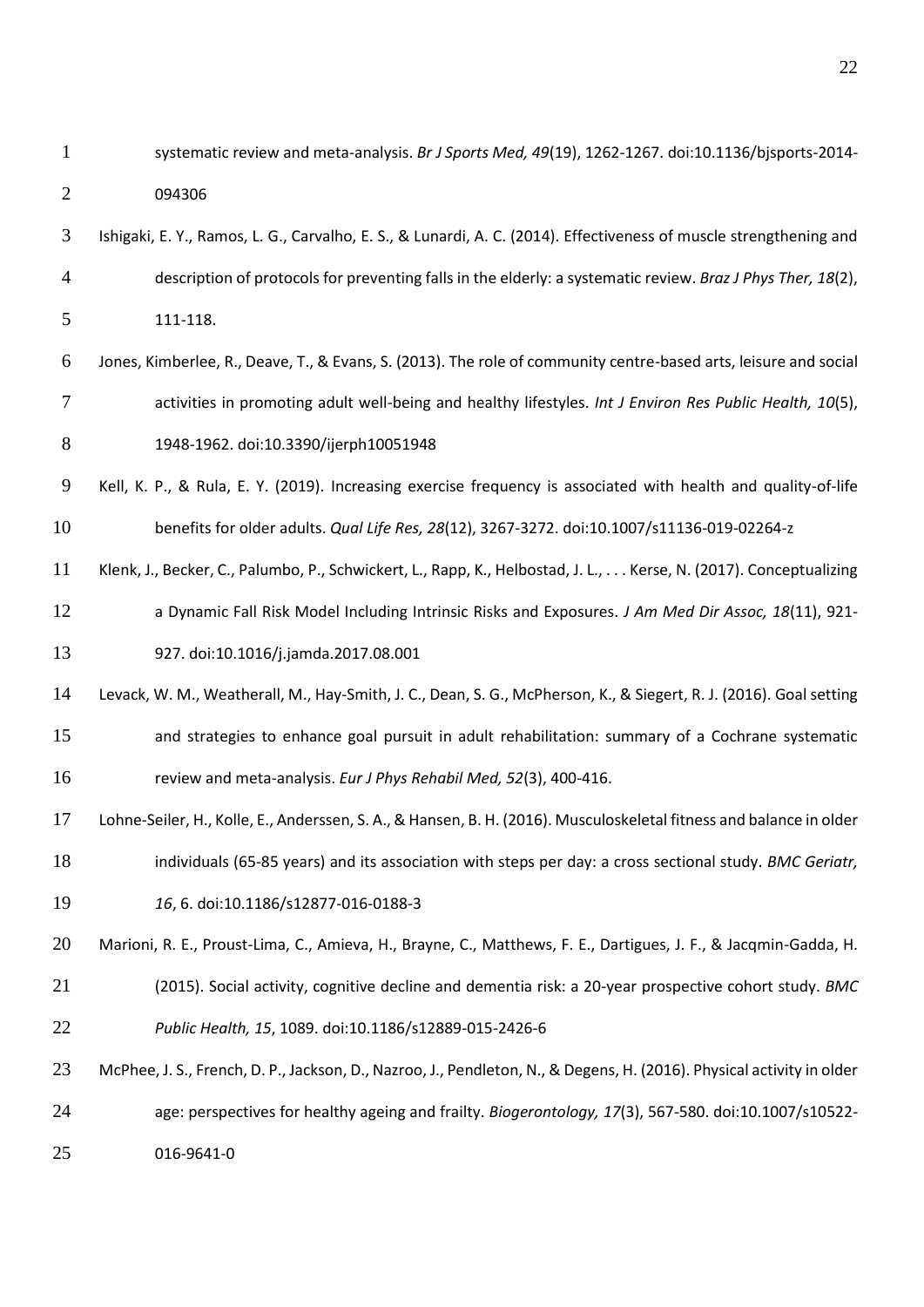| Mian, O. S., Thom, J. M., Ardigò, L. P., Morse, C. I., Narici, M. V., & Minetti, A. E. (2007). Effect of a 12-month |
|---------------------------------------------------------------------------------------------------------------------|
| physical conditioning programme on the metabolic cost of walking in healthy older adults. <i>European</i>           |
| Journal of Applied Physiology, 100(5), 499-505. doi:10.1007/s00421-006-0141-9                                       |

- Morse, C. I., Thom, J. M., Mian, O. S., Muirhead, A., Birch, K. M., & Narici, M. V. (2005). Muscle strength, volume and activation following 12-month resistance training in 70-year-old males. *European Journal of Applied Physiology, 95*(2-3), 197-204. doi:10.1007/s00421-005-1342-3
- Nagai, K., Miyamato, T., Okamae, A., Tamaki, A., Fujioka, H., Wada, Y., . . . Domen, K. (2018). Physical activity combined with resistance training reduces symptoms of frailty in older adults: A randomized controlled trial. *Arch Gerontol Geriatr, 76*, 41-47. doi:10.1016/j.archger.2018.02.005
- Nelis, S. M., Thom, J. M., Jones, I. R., Hindle, J. V., & Clare, L. (2018). Goal-setting to Promote a Healthier Lifestyle in Later Life: Qualitative Evaluation of the AgeWell Trial. *Clin Gerontol, 41*(4), 335-345. doi:10.1080/07317115.2017.1416509
- Nelson, M. E., Rejeski, W. J., Blair, S. N., Duncan, P. W., Judge, J. O., King, A. C., . . . Castaneda-Sceppa, C. (2007). Physical activity and public health in older adults: recommendation from the American College of Sports Medicine and the American Heart Association. *Med Sci Sports Exerc, 39*(8), 1435-1445. doi:10.1249/mss.0b013e3180616aa2
- Oliveros, E., Patel, H., Kyung, S., Fugar, S., Goldberg, A., Madan, N., & Williams, K. A. (2020). Hypertension in older adults: Assessment, management, and challenges. *Clin Cardiol, 43*(2), 99-107. doi:10.1002/clc.23303
- Opdenacker, J., Delecluse, C., & Boen, F. (2011). A 2-year follow-up of a lifestyle physical activity versus a structured exercise intervention in older adults. *J Am Geriatr Soc, 59*(9), 1602-1611. doi:10.1111/j.1532-5415.2011.03551.x
- Peel, N. M., McClure, R. J., & Bartlett, H. P. (2005). Behavioral determinants of healthy aging. *Am J Prev Med, 28*(3), 298-304. doi:10.1016/j.amepre.2004.12.002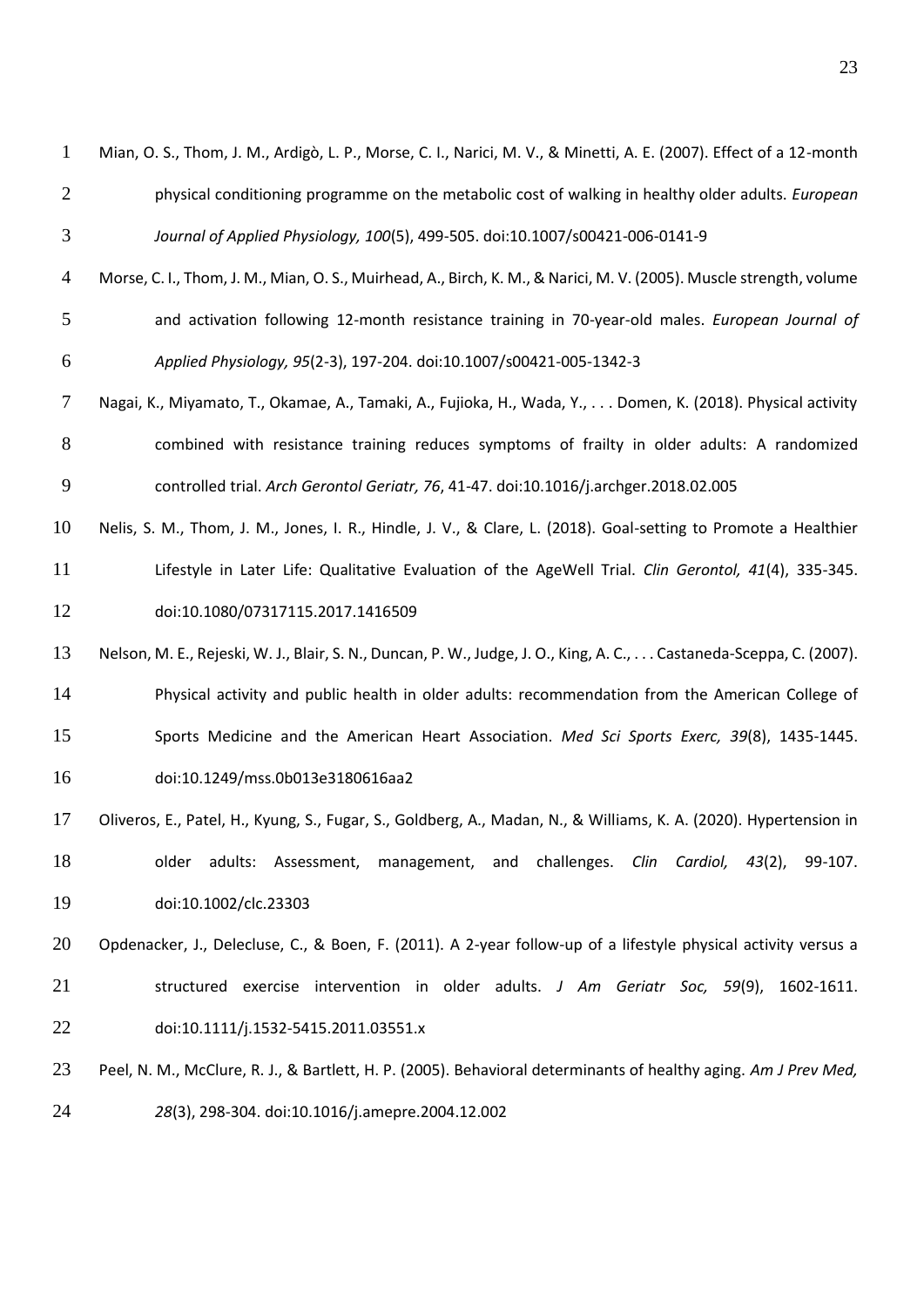| $\mathbf{1}$   | Penninkilampi, R., Casey, A. N., Singh, M. F., & Brodaty, H. (2018). The Association between Social Engagement,         |
|----------------|-------------------------------------------------------------------------------------------------------------------------|
| $\overline{2}$ | Loneliness, and Risk of Dementia: A Systematic Review and Meta-Analysis. J Alzheimers Dis, 66(4),                       |
| 3              | 1619-1633. doi:10.3233/jad-180439                                                                                       |
| 4              | Peters, M. J., van Nes, S. I., Vanhoutte, E. K., Bakkers, M., van Doorn, P. A., Merkies, I. S., & Faber, C. G. (2011).  |
| 5              | Revised normative values for grip strength with the Jamar dynamometer. J Peripher Nerv Syst, 16(1),                     |
| 6              | 47-50. doi:10.1111/j.1529-8027.2011.00318.x                                                                             |
| 7              | Pimenta, E., & Oparil, S. (2012). Management of hypertension in the elderly. Nat Rev Cardiol, 9(5), 286-296.            |
| 8              | doi:10.1038/nrcardio.2012.27                                                                                            |
| 9              | Rietkerk, W., Uittenbroek, R. J., Gerritsen, D. L., Slaets, J. P. J., Zuidema, S. U., & Wynia, K. (2019). Goal planning |
| 10             | in person-centred care supports older adults receiving case management to attain their health-related                   |
| 11             | goals. Disabil Rehabil, 1-10. doi:10.1080/09638288.2019.1672813                                                         |
| 12             | Rikli, R., & Jones, J. (2012). Senior Fitness Test Manual (2nd Edition ed.). London: Human Kinetics.                    |
| 13             | Roberts, C. E., Phillips, L. H., Cooper, C. L., Gray, S., & Allan, J. L. (2017). Effect of Different Types of Physical  |
| 14             | Activity on Activities of Daily Living in Older Adults: Systematic Review and Meta-Analysis. J Aging Phys               |
| 15             | Act, 25(4), 653-670. doi:10.1123/japa.2016-0201                                                                         |
| 16             | Ruiz, J. R., Sui, X., Lobelo, F., Morrow, J. R., Jr., Jackson, A. W., Sjostrom, M., & Blair, S. N. (2008). Association  |
| 17             | between muscular strength and mortality in men: prospective cohort study. Bmj, 337, a439.                               |
| 18             | doi:10.1136/bmj.a439                                                                                                    |
| 19             | Russell, D., Hoare, Z. S., Whitaker, R., Whitaker, C. J., & Russell, I. T. (2011). Generalized method for adaptive      |
| 20             | randomization in clinical trials. Stat Med, 30(9), 922-934. doi:10.1002/sim.4175                                        |
| 21             | Schroder, H., Fito, M., Estruch, R., Martinez-Gonzalez, M. A., Corella, D., Salas-Salvado, J., Covas, M. I. (2011).     |
| 22             | A short screener is valid for assessing Mediterranean diet adherence among older Spanish men and                        |
| 23             | women. J Nutr, 141(6), 1140-1145. doi:10.3945/jn.110.135566                                                             |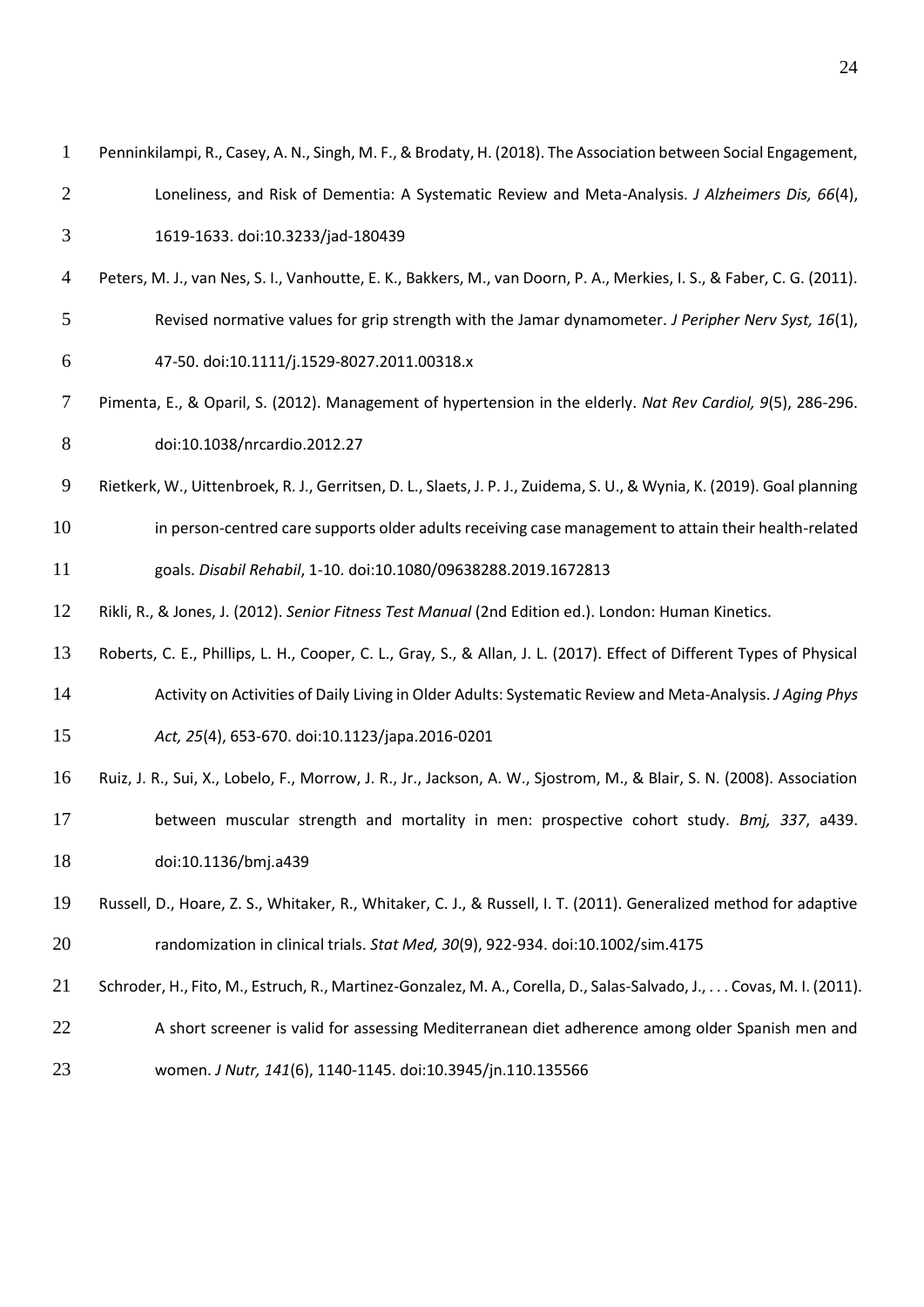| $\mathbf{1}$   | Shanahan, J., Coman, L., Ryan, F., Saunders, J., O'Sullivan, K., Ni Bhriain, O., & Clifford, A. M. (2016). To dance |
|----------------|---------------------------------------------------------------------------------------------------------------------|
| $\overline{2}$ | or not to dance? A comparison of balance, physical fitness and quality of life in older Irish set dancers           |
| 3              | and age-matched controls. Public Health, 141, 56-62. doi:10.1016/j.puhe.2016.07.015                                 |
| $\overline{4}$ | Siconolfi, S. F., Garber, C. E., Lasater, T. M., & Carleton, R. A. (1985). A simple, valid step test for estimating |
| 5              | uptake in epidemiologic studies. Am J<br>Epidemiol, 121(3),<br>maximal<br>382-390.<br>oxygen                        |
| 6              | doi:10.1093/oxfordjournals.aje.a114010                                                                              |
| 7              | Smit, E. B., Bouwstra, H., Hertogh, C. M., Wattel, E. M., & van der Wouden, J. C. (2019). Goal-setting in geriatric |
| 8              | rehabilitation:<br>and<br>meta-analysis.<br>systematic<br>review<br>Clin Rehabil,<br>$33(3)$ ,<br>395-407.<br>a     |
| 9              | doi:10.1177/0269215518818224                                                                                        |
| 10             | Sommerlad, A., Sabia, S., Singh-Manoux, A., Lewis, G., & Livingston, G. (2019). Association of social contact       |

- with dementia and cognition: 28-year follow-up of the Whitehall II cohort study. *PLoS Med, 16*(8), e1002862. doi:10.1371/journal.pmed.1002862
- Strawbridge, W. J., Wallhagen, M. I., & Cohen, R. D. (2002). Successful aging and well-being: self-rated compared with Rowe and Kahn. *Gerontologist, 42*(6), 727-733. doi:10.1093/geront/42.6.727
- Svantesson, U., Jones, J., Wolbert, K., & Alricsson, M. (2015). Impact of Physical Activity on the Self-Perceived Quality of Life in Non-Frail Older Adults. *J Clin Med Res, 7*(8), 585-593. doi:10.14740/jocmr2021w
- Talbot, L. A., Metter, E. J., & Fleg, J. L. (2000). Leisure-time physical activities and their relationship to
- cardiorespiratory fitness in healthy men and women 18-95 years old. *Med Sci Sports Exerc, 32*(2), 417-

425.

- Taylor, D. (2014). Physical activity is medicine for older adults. *Postgrad Med J, 90*(1059), 26-32. doi:10.1136/postgradmedj-2012-131366
- Thom, J. M., & Clare, L. (2011). Rationale for Combined Exercise and Cognition-Focused Interventions to Improve Functional Independence in People with Dementia. *Gerontology, 57*(3), 265-275. doi:10.1159/000322198